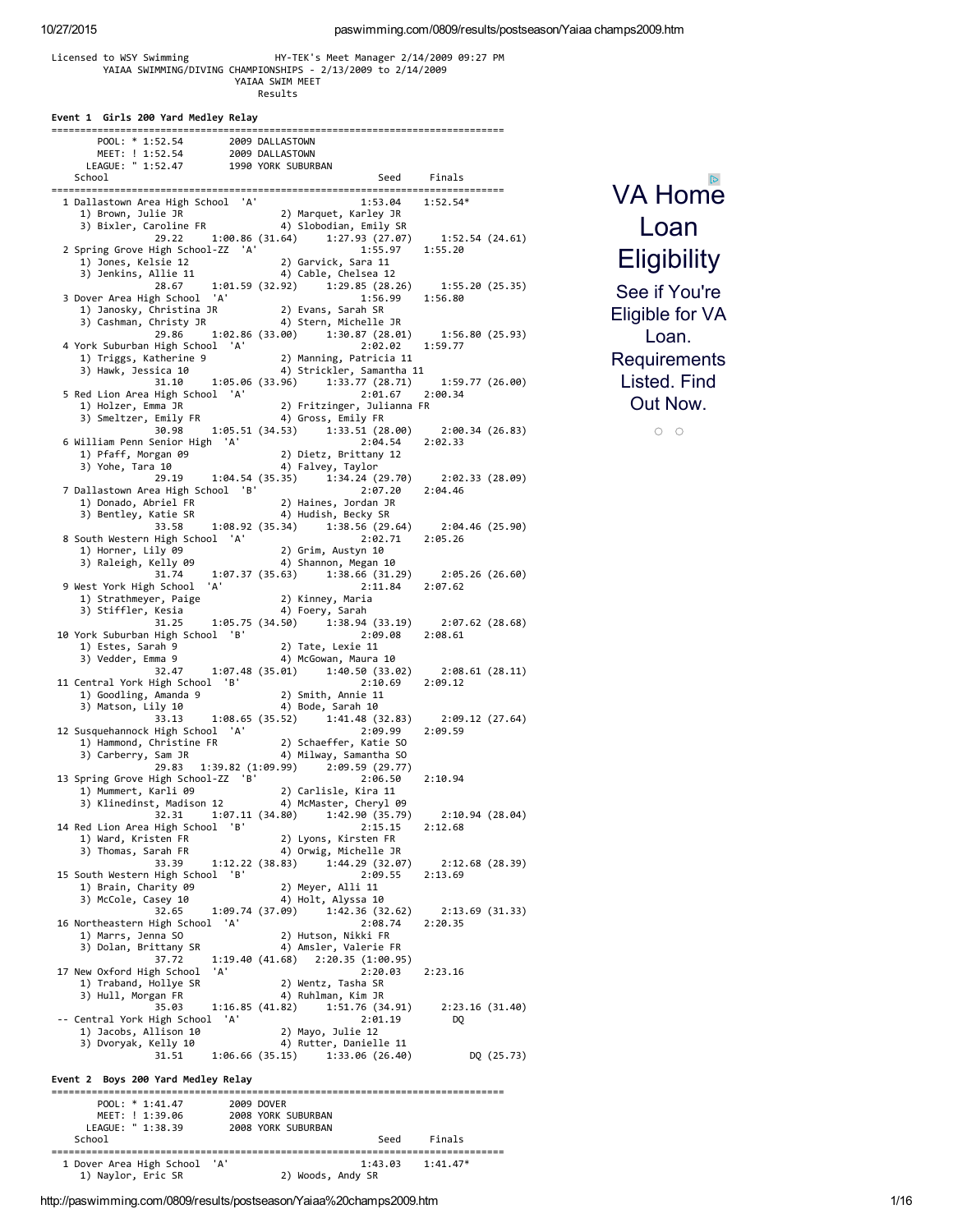paswimming.com/0809/results/postseason/Yaiaa champs2009.htm

| 3) Cashman, Stephen SR (4) Geesey, Justin Jn<br>24.96 54.11 (29.15) 1:17.97 (23.86) 1:41.47 (23.50)<br>3.51.36 1:49.08 (1:49.08)                                                                                                                 |                                                                                          |                             |
|--------------------------------------------------------------------------------------------------------------------------------------------------------------------------------------------------------------------------------------------------|------------------------------------------------------------------------------------------|-----------------------------|
|                                                                                                                                                                                                                                                  |                                                                                          |                             |
| 2 Dallastown Area High School 'A' 1:51.36 1:49.08<br>1) Blumhard, Matthew S0 2) Craley, Alex S0<br>3) Gonzalez, Ever JR 4) Howley, Chard FR<br>27.21 58.62 (31.41) 1:25.43 (26.81) 1:49.08 (23.65)                                               |                                                                                          |                             |
| 27.21<br>27.21<br>29 Shaffer, Brandon 10<br>3) Krueger, Zachary 12<br>29 Shaffer, Brandon 10<br>3) Krueger, Zachary 12<br>29 (31.51) 1:25.62 (26.33) 1:49.50 (23.88)<br>29 (31.51) 1:25.62 (26.33) 1:49.50 (23.88)                               |                                                                                          |                             |
|                                                                                                                                                                                                                                                  |                                                                                          |                             |
|                                                                                                                                                                                                                                                  |                                                                                          |                             |
|                                                                                                                                                                                                                                                  |                                                                                          |                             |
|                                                                                                                                                                                                                                                  |                                                                                          |                             |
| Alext York High School 'A'<br>1) Strathmeyer, Brian 12<br>3) Tate, Leland 10<br>2) Strathmeyer, Bradley<br>2) Strathmeyer, Bradley<br>2) Strathmeyer, Bradley<br>4) Stiffler, Luke<br>27.80 (26.25) 1:50.36 (24.76)<br>1:54.37 1:51.29<br>1:51.2 |                                                                                          |                             |
| 5 Red Lion Area High School 'A'                                                                                                                                                                                                                  |                                                                                          |                             |
|                                                                                                                                                                                                                                                  |                                                                                          |                             |
| 27.82<br>6 Spring Grove High School-ZZ 'A'                                                                                                                                                                                                       | $1:00.61$ (32.79) $1:27.81$ (27.20) $1:51.29$ (23.48)<br>nool-ZZ 'A' $1:53.59$ $1:52.48$ |                             |
| 1) Crawmer, JT 11                                                                                                                                                                                                                                | 2) Greco, Ethan 11<br>4) Bankert, Chris 11                                               |                             |
|                                                                                                                                                                                                                                                  |                                                                                          |                             |
| 3) Greco, Jacob 11 (28.85)<br>28.85 (1:01.74 (32.89) (1:29.01 (27.27) (1:52.48 (23.47)<br>29.81 (27.27) (1:53.52 (23.47)<br>7 Dallastown Area High School 'B'                                                                                    |                                                                                          |                             |
|                                                                                                                                                                                                                                                  |                                                                                          |                             |
|                                                                                                                                                                                                                                                  | 29.59 1:00.95 (31.36) 1:28.44 (27.49) 1:53.52 (25.08)<br>High School 'A' 1:55.94 1:53.85 |                             |
| 8 Susquehannock High School 'A'                                                                                                                                                                                                                  |                                                                                          |                             |
|                                                                                                                                                                                                                                                  |                                                                                          |                             |
|                                                                                                                                                                                                                                                  | 31.60 1:02.98 (31.38) 1:29.80 (26.82) 1:53.85 (24.05)                                    |                             |
| 9 Dover Area High School 'B'<br>1:55.93 1:54.41<br>1) Tilley, Scott S0 2) Cervantes, Eddie SR<br>3) Mallorey, Karl FR 4) Firestone, Josh SO<br>27.75 1:00.06 (32.31) 1:30.74 (30.68) 1:54.41 (23.67)                                             |                                                                                          |                             |
|                                                                                                                                                                                                                                                  |                                                                                          |                             |
| $27.75$<br>10 York Suburban High School 'A'<br>1) Waltemyer, James 9<br>12 A) Saur, Jeremy 11<br>121 A (20                                                                                                                                       | 1:59.88 1:55.35                                                                          |                             |
|                                                                                                                                                                                                                                                  |                                                                                          |                             |
|                                                                                                                                                                                                                                                  | 29.90 1:02.02 (32.12) 1:31.68 (29.66) 1:55.35 (23.67)<br>High School 'B' 2:05.83 2:01.58 |                             |
| 11 South Western High School 'B'<br>voun neoen nemer and the property of the property of the control of the control of the control of the control o<br>1) Raleigh, Stephen 12 (2) A) Stambaugh, Ian 11                                           |                                                                                          |                             |
|                                                                                                                                                                                                                                                  |                                                                                          |                             |
|                                                                                                                                                                                                                                                  | 30.28 1:05.46 (35.18) 1:34.86 (29.40) 2:01.58 (26.72)<br>1 School 'B' 2:20.63 2:09.35    |                             |
| 12 West York High School 'B'<br>1) Dillinger, Cory<br>3) Hoover. Tanner                                                                                                                                                                          | 2) Kern, Garrett 10<br>4) Hestbaek, Peter                                                |                             |
| 3) Hoover, Tanner                                                                                                                                                                                                                                |                                                                                          |                             |
| 13 William Penn Senior High 'A'                                                                                                                                                                                                                  |                                                                                          |                             |
| 2:14.4/<br>1) Fogleman, Jonathon 10 (2) Malachowski, John 10<br>3) Luchioni, John 12 (4) Negron, Angel 11                                                                                                                                        |                                                                                          |                             |
|                                                                                                                                                                                                                                                  |                                                                                          | $1:11.98$ ( ) $1:40.24$ ( ) |
| 2:10.02 (29.78)<br>14 Susquehannock High School 'B' 2:19.78<br>1) Chamberlin, Kyle SR 2) Gottschalk, Curt SR<br>3) Langrehr. Tyler SO 4) Freidhoff, Paul SO                                                                                      | 2:19.78 2:15.51                                                                          |                             |
|                                                                                                                                                                                                                                                  |                                                                                          |                             |
| 35.04                                                                                                                                                                                                                                            | 1:14.18 (39.14) 1:47.70 (33.52) 2:15.51 (27.81)<br>201-ZZ 'B' 2:03.73 2:25.51 (27.81)    |                             |
| 15 Spring Grove High School-ZZ 'B'<br>1) Pirkey, Jon 09                                                                                                                                                                                          | 2:03.73<br>2) LeVault, Jackson 12                                                        | 2:25.63                     |
| 3) Huber, Kyle 09                                                                                                                                                                                                                                | 4) Fry, Greg 10                                                                          |                             |
| 33.33<br>-- Central York High School 'A'                                                                                                                                                                                                         | 1:07.74 (34.41) 2:01.94 (54.20)<br>1:54.33                                               | 2:25.63 (23.69)<br>DQ       |
| 1) Coyle, Brent 12                                                                                                                                                                                                                               | 2) Lutz, Ryan 12                                                                         |                             |
| 3) Murphy, Brandon 11<br>30.39<br>1:01.12(30.73)                                                                                                                                                                                                 | 4) Cauchon, Zackary 11<br>1:26.79(25.67)                                                 | DQ (25.54)                  |
| -- York Suburban High School<br>'B'<br>1) Johnson, David 10                                                                                                                                                                                      | 2:07.51<br>2) Crumm, Ian 10                                                              | D <sub>0</sub>              |
| 3) Leschinskiy, Brandon 9                                                                                                                                                                                                                        | 4) Beckmeyer, Luke 12                                                                    |                             |
| 34.31<br>1:07.76 (33.45)<br>'B'<br>-- Red Lion Area High School                                                                                                                                                                                  | 1:44.35 (36.59)<br>2:00.23                                                               | DQ (26.59)<br>DQ            |
| 1) Dellinger, Karl SO                                                                                                                                                                                                                            | 2) Davis, Robert JR                                                                      |                             |
| 3) Brandt, Aaron FR<br>35.08<br>1:09.06 (33.98)                                                                                                                                                                                                  | 4) Haas, Joe SO<br>1:40.15(31.09)                                                        | DQ (25.72)                  |
|                                                                                                                                                                                                                                                  |                                                                                          |                             |

# Go To Graduate School

 $\mathbb{D}$ 

degreeleap.com/GRE

#### $\overline{\mathbf{a}}$  $\mathbb{D}$ American **Online High**

americanonline.education

Accredited & Affordable - 6th-12th College Prep Curriculum.

# **Going Back** To School?

I'm Possible Headquarters

 $\bar{\star}$ 

 $\bar{\star}$ 

# Homeschool **High School**

Course Hero<sup>®</sup> Study Better

#### Event 3 Girls 200 Yard Freestyle

| POOL: $* 1:55.81$<br>MEET: ! 1:54.73<br>LEAGUE: " 1:52.38<br>Name | 2009 LAUREN SCHMITTLE, YORK SUBURBAN<br>2008 LAUREN SCHMITTLE, DOVER<br>1988 ANDREA WENTZEL, DOVER<br>Year School <b>Sear</b> School |                 | Seed Finals                                   |
|-------------------------------------------------------------------|--------------------------------------------------------------------------------------------------------------------------------------|-----------------|-----------------------------------------------|
|                                                                   |                                                                                                                                      |                 |                                               |
| 1 Schmittle, Lauren                                               | 12 York Suburban 1:56.44 1:55.81*                                                                                                    |                 |                                               |
|                                                                   | 26.66 56.22 (29.56) 1:25.94 (29.72) 1:55.81 (29.87)                                                                                  |                 |                                               |
| 2 Flinchbaugh, Jen                                                | SO Dallastown 2:01.17 2:00.29                                                                                                        |                 |                                               |
|                                                                   | 27.59 57.64 (30.05) 1:29.04 (31.40) 2:00.29 (31.25)                                                                                  |                 |                                               |
| 3 Jenkins, Allie                                                  | 11 Spring Grove-ZZ 1:58.47 2:00.94                                                                                                   |                 |                                               |
| 27.76                                                             |                                                                                                                                      |                 | 57.50 (29.74) 1:28.65 (31.15) 2:00.94 (32.29) |
| 4 Yohe, Tara                                                      | 10 William Penn 2:01.09 2:01.24                                                                                                      |                 |                                               |
|                                                                   | 27.92 58.64 (30.72) 1:30.34 (31.70) 2:01.24 (30.90)                                                                                  |                 |                                               |
| 5 Buchanan, Rachel                                                | 12 York Suburban                                                                                                                     | 2:02.31 2:01.50 |                                               |
|                                                                   | 28.50 59.51 (31.01)                                                                                                                  |                 | $1:30.64$ (31.13) $2:01.50$ (30.86)           |
| 6 Bentz, Jenna                                                    | 12 York Suburban                                                                                                                     | 2:02.48 2:02.49 |                                               |
|                                                                   | 29.13 1:00.27 (31.14)                                                                                                                |                 | $1:31.47(31.20)$ $2:02.49(31.02)$             |
| 7 O'Connor, Shelley                                               | SO Dallastown                                                                                                                        | 2:03.25 2:02.57 |                                               |
|                                                                   | 28.52 59.98 (31.46) 1:31.94 (31.96) 2:02.57 (30.63)                                                                                  |                 |                                               |
| 8 Miller, Laura                                                   | SO Dallastown                                                                                                                        | 2:07.25 2:03.31 |                                               |
|                                                                   | 28.79 1:00.19 (31.40)                                                                                                                |                 | $1:32.75(32.56)$ $2:03.31(30.56)$             |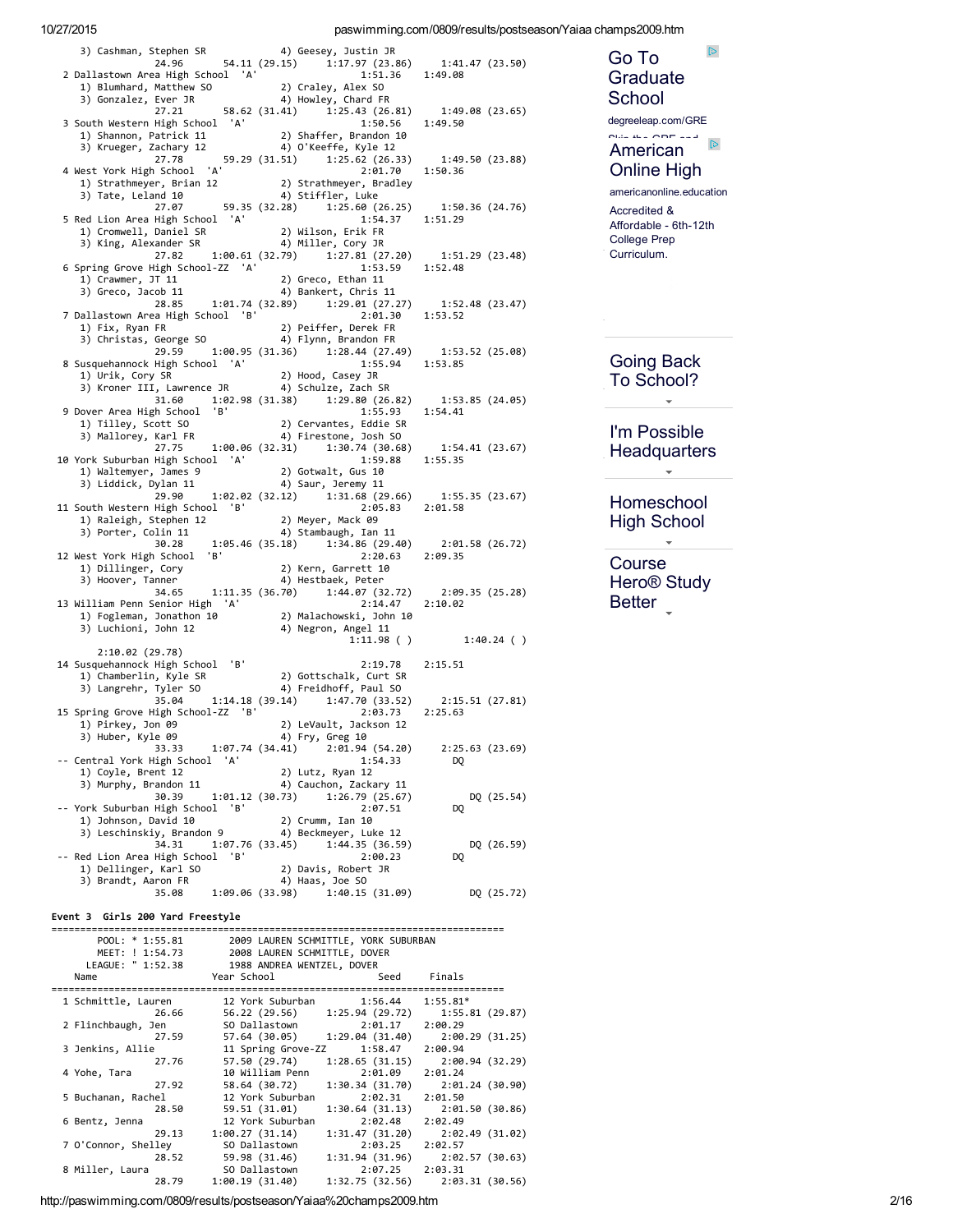paswimming.com/0809/results/postseason/Yaiaa champs2009.htm

| 9 Jacobs, Allison     | 10 Central York    | 2:04.50         | 2:04.55                             |
|-----------------------|--------------------|-----------------|-------------------------------------|
| 28.19                 | 59.20 (31.01)      | 1:31.72(32.52)  | 2:04.55(32.83)                      |
| 10 Zartman, Kristen   | 12 South Western   | 2:07.22         | 2:06.38                             |
| 28.87                 | 1:00.69(31.82)     | 1:33.49(32.80)  | 2:06.38 (32.89)                     |
| 11 Schimp, Alli       | SO Dallastown      | 2:07.94         | 2:07.58                             |
| 29.10                 | 1:01.51(32.41)     | 1:34.26(32.75)  | 2:07.58 (33.32)                     |
| 12 Coyle, Jan         | 11 York Suburban   | 2:10.58         | 2:09.29                             |
| 30.85                 | 1:03.65(32.80)     | 1:37.07(33.42)  | 2:09.29(32.22)                      |
| 13 Strausbaugh, Bri   | 12 Spring Grove-ZZ | 2:11.01         | 2:10.35                             |
| 29.01                 | 1:01.98(32.97)     | 1:36.43(34.45)  | 2:10.35 (33.92)                     |
| 14 Sechrist, Julia    | JR Northeastern    | 2:12.15         | 2:11.69                             |
| 31.34                 | 1:03.61 (32.27)    |                 | $1:37.48$ (33.87) $2:11.69$ (34.21) |
| 15 Stern, Michelle    | JR Dover           | 2:13.50         | 2:13.94                             |
| 28.66                 | 1:01.89(33.23)     |                 | 1:37.41 (35.52) 2:13.94 (36.53)     |
| 16 Thomas, Sarah      | FR Red Lion        | 2:14.53         | 2:14.73                             |
| 30.31                 | 1:03.71(33.40)     | 1:38.72(35.01)  | 2:14.73 (36.01)                     |
| 17 Orwig, Michelle    | JR Red Lion        | 2:15.68         | 2:14.81                             |
| 30.33                 | 1:04.02(33.69)     | 1:39.88(35.86)  | 2:14.81 (34.93)                     |
| 18 Brain, Charity     | 09 South Western   | 2:21.26         | 2:17.22                             |
| 30.10                 | 1:04.99 (34.89)    | 1:41.04 (36.05) | 2:17.22 (36.18)                     |
| 19 Kappes, Andrea     | 09 South Western   | 2:20.49         | 2:19.97                             |
| 31.49                 | 1:06.23(34.74)     | 1:43.26(37.03)  | 2:19.97 (36.71)                     |
| 20 Freeman, Hayley    | 10 Central York    | 2:23.54         | 2:21.54                             |
| 31.01                 | 1:06.59(35.58)     | 1:44.23(37.64)  | 2:21.54 (37.31)                     |
| 21 McCollister, Emily | SR Susquehannock   | 2:36.22         | 2:31.47                             |
| 34.54                 | 1:12.32(37.78)     | 1:51.14(38.82)  | 2:31.47 (40.33)                     |
| 22 Wentz, Tasha       | SR New Oxford      | 2:35.39         | 2:36.19                             |
| 35.49                 | 1:14.61(39.12)     | 1:56.29(41.68)  | 2:36.19 (39.90)                     |
| 23 Holt, Alyssa       | 10 South Western   | 2:24.02         | 2:39.78                             |
| 35.07                 | 1:14.30(39.23)     | 1:56.38 (42.08) | 2:39.78 (43.40)                     |
| 24 Corbett, Jasmine   | 11 West York       | 2:44.58 2:42.70 |                                     |
| 35.18                 | 1:15.53(40.35)     |                 | $1:58.70(43.17)$ $2:42.70(44.00)$   |
|                       |                    |                 |                                     |

#### Event 4 Boys 200 Yard Freestyle

| ========             |       |             |                                       |                            |                            |           |
|----------------------|-------|-------------|---------------------------------------|----------------------------|----------------------------|-----------|
| POOL: * 1:44.71      |       |             | 2009 BEN APPLEBY, YORK SUBURBAN       |                            |                            |           |
| MEET: ! 1:43.80      |       |             | 1989 SCOTT CONLEY, DALLASTOWN         |                            |                            |           |
| LEAGUE: " 1:43.32    |       |             | 2009 KEVIN MARSTELLER, YORK SUBURBAN  |                            |                            |           |
| Name                 |       | Year School |                                       | Seed                       | Finals                     |           |
|                      |       |             |                                       |                            |                            |           |
| 1 Appleby, Ben       |       |             | 12 York Suburban                      | 1:48.30                    | $1:44.71*$                 |           |
|                      | 23.48 |             | 50.29 (26.81)                         | 1:17.46(27.17)             | 1:44.71(27.25)             |           |
| 2 Paine, Scott       |       |             | SR Dallastown                         | 1:50.99                    | 1:49.61                    |           |
|                      | 24.19 |             | 51.60 (27.41)                         | 1:20.73(29.13)             | 1:49.61(28.88)             |           |
| 3 Gonzalez, Ever     |       |             | JR Dallastown                         | 1:58.60                    | 1:54.10                    |           |
|                      | 25.80 |             | 54.00 (28.20)                         | 1:23.59(29.59)             | 1:54.10(30.51)             |           |
| 4 Hassinger, Ben     | 26.43 |             | 10 York Suburban                      | 2:00.42<br>1:26.54(30.36)  | 1:54.54<br>1:54.54(28.00)  |           |
| 5 Grubbs, Andrew     |       |             | 56.18 (29.75)<br>12 York Suburban     | 1:56.15                    | 1:55.39                    |           |
|                      |       |             |                                       |                            |                            |           |
| 6 Mallorey, Karl     | 26.34 | FR Dover    | 55.32 (28.98)                         | 1:25.60 (30.28)<br>1:56.37 | 1:55.39 (29.79)<br>1:55.44 |           |
|                      | 26.44 |             | 55.11 (28.67)                         | 1:25.43(30.32)             | 1:55.44(30.01)             |           |
| 7 Pandelidis, Alex   |       |             | JR Dallastown                         | 1:54.12                    | 1:55.67                    |           |
|                      | 25.28 |             |                                       | 1:24.07(30.18)             |                            |           |
| 8 Kinard, Caleb      |       |             | 53.89 (28.61)                         | 1:59.80                    | 1:55.67 (31.60)<br>1:56.36 |           |
|                      | 26.64 |             | JR Dallastown<br>55.78 (29.14)        | 1:26.09(30.31)             | 1:56.36(30.27)             |           |
| 9 Tilley, Scott      |       | SO Dover    |                                       | 2:01.73                    | 1:57.11                    |           |
|                      | 27.17 |             |                                       | 1:26.56(30.43)             |                            |           |
| 10 Druck, Michael    |       |             | 56.13 (28.96)<br>SR Red Lion          | 1:58.78                    | 1:57.11(30.55)<br>1:58.00  |           |
|                      | 26.30 |             |                                       |                            |                            |           |
|                      |       |             | 55.71 (29.41)                         | 1:26.90(31.19)             | 1:58.00(31.10)<br>2:03.02  |           |
| 11 Linne, Julien     |       |             | SO Northeastern                       | 2:02.27                    |                            |           |
|                      | 27.18 |             | 58.01 (30.83)<br>SR Red Lion          | 1:30.92 (32.91)            | 2:03.02 (32.10)            |           |
| 12 King, Alexander   | 27.11 |             |                                       | 2:03.89                    | 2:03.61                    |           |
|                      |       |             | 57.73 (30.62)                         | 1:29.98(32.25)             | 2:03.61(33.63)             |           |
| 13 Crawmer, JT       | 28.27 |             | 11 Spring Grove-ZZ                    | 2:03.08<br>1:32.77 (32.75) | 2:04.20                    |           |
| 14 Lutz, Ryan        |       |             | 1:00.02 (31.75)<br>12 Central York    | 2:04.39                    | 2:04.20 (31.43)<br>2:04.27 |           |
|                      | 58.24 |             | 1:31.13(32.89)                        | 2:04.91 (33.78)            |                            | 2:04.27() |
| 15 Huber, Kyle       |       |             |                                       | 2:11.60                    | 2:05.82                    |           |
|                      | 28.61 |             | 09 Spring Grove-ZZ<br>1:00.72 (32.11) | 1:33.92 (33.20)            | 2:05.82 (31.90)            |           |
| 16 Haas, Joe         |       |             | SO Red Lion                           | 2:08.30                    | 2:10.15                    |           |
|                      | 28.35 |             | 1:00.49(32.14)                        | 1:35.65 (35.16)            | 2:10.15(34.50)             |           |
| 17 Cauchon, Zackary  |       |             | 11 Central York                       | 2:16.13                    | 2:11.42                    |           |
|                      | 29.21 |             | 1:01.84(32.63)                        | 1:36.76 (34.92)            | 2:11.42 (34.66)            |           |
| 18 Meyer, Mack       |       |             | 09 South Western                      | 2:15.03                    | 2:12.44                    |           |
|                      | 29.58 |             | 1:03.05(33.47)                        | 1:38.33(35.28)             | 2:12.44(34.11)             |           |
| 19 Freidhoff, Paul   |       |             | SO Susquehannock                      | 2:17.84                    | 2:16.44                    |           |
|                      | 30.65 |             | 1:05.02 (34.37)                       | 1:40.71(35.69)             | 2:16.44 (35.73)            |           |
| 20 Hoover, Tanner    |       |             | West York                             | 2:23.19                    | 2:17.24                    |           |
|                      | 29.37 |             | 1:03.11(33.74)                        | 1:39.93 (36.82)            | 2:17.24 (37.31)            |           |
| 21 Brown, Luke       |       |             | 09 William Penn                       | 2:16.65                    | 2:18.70                    |           |
|                      | 30.66 |             | 1:05.33(34.67)                        | 1:42.43 (37.10)            | 2:18.70 (36.27)            |           |
| 22 Tate, Leland      |       |             | 10 West York                          | 2:20.63                    | 2:22.89                    |           |
|                      | 29.26 |             | 1:04.12(34.86)                        | 1:43.25(39.13)             | 2:22.89 (39.64)            |           |
| 23 Kern, Garrett     |       |             | 10 West York                          | 2:22.29                    | 2:27.15                    |           |
|                      | 30.96 |             | 1:06.76(35.80)                        | 1:46.41(39.65)             | 2:27.15 (40.74)            |           |
| 24 Anderson, Jackson |       |             | FR New Oxford                         | 2:31.47                    | 2:44.33                    |           |
|                      | 35.36 |             | 1:17.04 (41.68)                       | 2:01.85(44.81)             | 2:44.33 (42.48)            |           |
|                      |       |             |                                       |                            |                            |           |

#### Event 5 Girls 200 Yard IM

Name

POOL: \* 2:11.69<br>POOL: \* 2:11.69<br>MEET: ! 2:10.97 2007 COOKIE MCINTYRE, WEST YORK<br>LEAGUE: " 2:06.27 2005 MICHELLE KING, SPRING GROVE Year School  $Finals$ Seed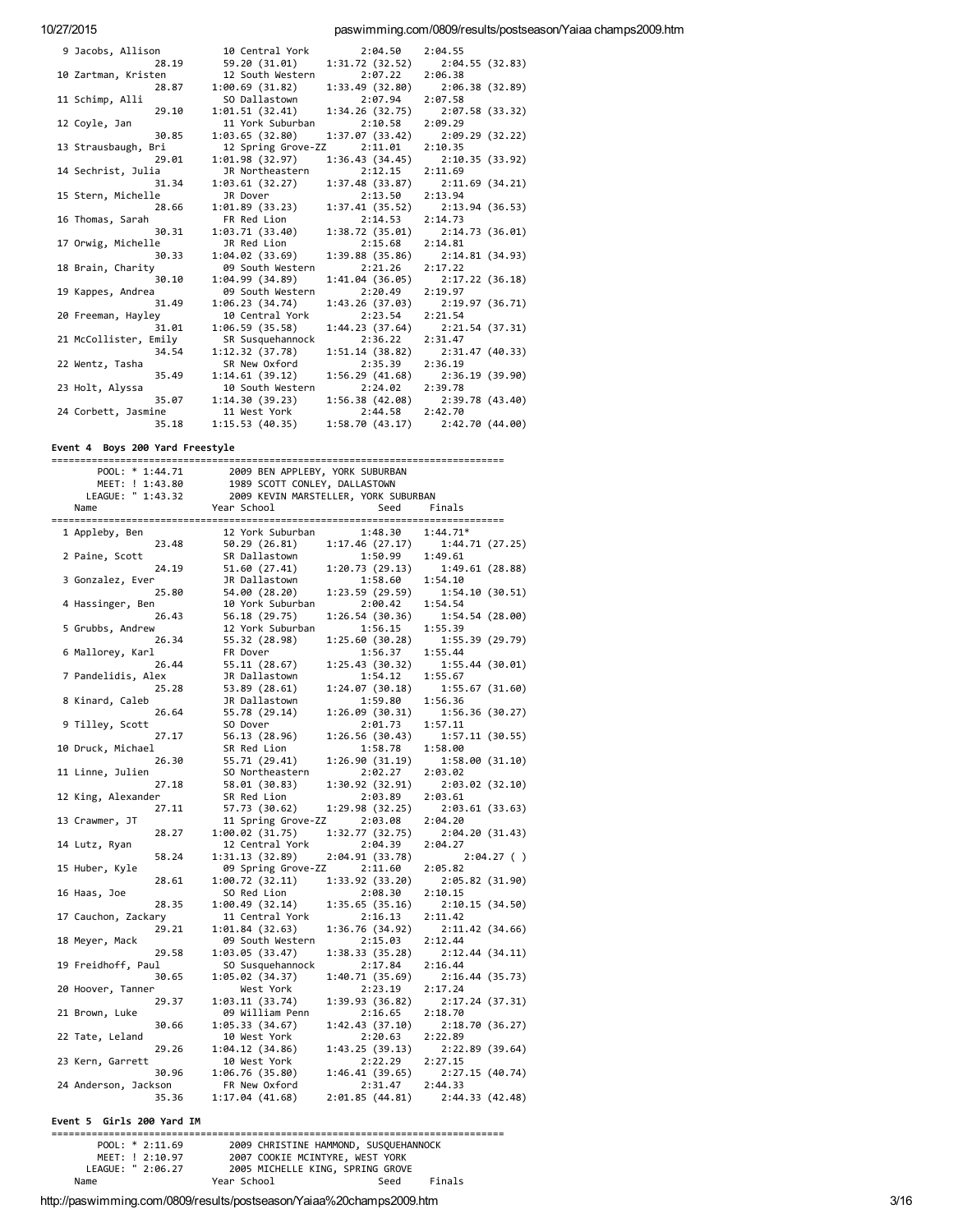paswimming.com/0809/results/postseason/Yaiaa champs2009.htm

| 1 Hammond, Christine       | FR Susquehannock                  | 2:13.35                    | $2:11.69*$                 |
|----------------------------|-----------------------------------|----------------------------|----------------------------|
| 29.03                      | 1:00.84(31.81)                    | 1:40.33(39.49)             | 2:11.69(31.36)             |
| 2 Oberlander, Morgan       | SR Dallastown                     | 2:13.46                    | 2:13.76                    |
| 28.79                      | 1:00.57 (31.78)                   | 1:41.77(41.20)             | 2:13.76 (31.99)            |
| 3 Jenkins, Allie           | 11 Spring Grove-ZZ                | 2:16.71                    | 2:16.78                    |
| 30.17                      | 1:05.25(35.08)                    | 1:45.10(39.85)             | 2:16.78 (31.68)            |
| 4 Fritzinger, Julianna     | FR Red Lion                       | 2:20.61                    | 2:21.28                    |
| 31.61                      | 1:07.04 (35.43)                   | 1:47.68(40.64)             | 2:21.28 (33.60)            |
| 5 Danelle, Larissa         | 10 South Western                  | 2:17.43                    | 2:21.92                    |
|                            |                                   |                            |                            |
| 29.04                      | 1:04.81(35.77)                    | 1:48.57 (43.76)            | 2:21.92 (33.35)            |
| 6 Manning, Patricia        | 11 York Suburban                  | 2:26.10                    | 2:22.73                    |
| 31.29                      | 1:08.14(36.85)                    | 1:48.99 (40.85)            | 2:22.73 (33.74)            |
| 7 Triggs, Katherine        | 9 York Suburban                   | 2:22.03                    | 2:22.92                    |
| 31.36                      | 1:07.95(36.59)                    | 1:51.01 (43.06)            | 2:22.92 (31.91)            |
| 8 Strickler, Samantha      | 11 York Suburban                  | 2:24.68                    | 2:23.91                    |
| 30.40                      | 1:08.21(37.81)                    | 1:51.54(43.33)             | 2:23.91 (32.37)            |
| 9 Marquet, Karley          | JR Dallastown                     | 2:28.08                    | 2:27.07                    |
| 31.50                      | 1:11.84(40.34)                    | 1:52.57(40.73)             | 2:27.07 (34.50)            |
| 10 Kinney, Maria           | West York                         | 2:22.45                    | 2:28.83                    |
| 31.95                      | 1:10.99(39.04)                    | 1:52.49(41.50)             | 2:28.83 (36.34)            |
| 11 Weyant, Kelsey          | JR Northeastern                   | 2:32.23                    | 2:30.40                    |
| 33.09                      | 1:10.55(37.46)                    | 1:56.43(45.88)             | 2:30.40 (33.97)            |
| 12 Garvick, Sara           | 11 Spring Grove-ZZ                | 2:30.42                    | 2:30.71                    |
| 34.11                      | 1:13.58 (39.47)                   | 1:56.17 (42.59)            | 2:30.71 (34.54)            |
| 13 Gorman, Devon           | SR Dover                          | 2:26.03                    | 2:31.23                    |
| 31.82                      | 1:10.72 (38.90)                   | 1:54.82(44.10)             |                            |
| 14 Donado, Abriel          |                                   |                            | 2:31.23 (36.41)            |
|                            | FR Dallastown                     | 2:38.28                    | 2:34.01                    |
| 32.51                      | 1:11.05(38.54)                    | 1:58.71 (47.66)            | 2:34.01 (35.30)            |
| 15 Horner, Lily            | 09 South Western                  | 2:34.24                    | 2:34.69                    |
| 32.91                      | 1:11.55(38.64)                    | 1:59.40 (47.85)            | 2:34.69 (35.29)            |
| 16 Haines, Jordan          | JR Dallastown                     | 2:42.45                    | 2:37.76                    |
| 33.15                      | 1:13.25(40.10)                    | 2:01.62(48.37)             | 2:37.76 (36.14)            |
| 17 Goodling, Amanda        | 9 Central York                    | 2:36.21                    | 2:37.90                    |
| 32.86                      | 1:12.59(39.73)                    | 2:00.77(48.18)             | 2:37.90 (37.13)            |
| 18 Ward, Kristen           | FR Red Lion                       | 2:39.87                    | 2:37.99                    |
| 34.92                      | 1:14.10(39.18)                    | 2:00.47 (46.37)            | 2:37.99 (37.52)            |
| 19 Vedder, Emma            | 9 York Suburban                   | 2:37.50                    | 2:38.07                    |
| 36.21                      | 1:16.90(40.69)                    | 2:01.89 (44.99)            | 2:38.07 (36.18)            |
| 20 Upole, Heather          | 12 South Western                  | 2:39.70                    | 2:38.22                    |
| 34.82                      | 1:14.80(39.98)                    | 2:01.60 (46.80)            | 2:38.22 (36.62)            |
| 21 Hull, Morgan            | FR New Oxford                     | 2:37.04                    | 2:40.80                    |
| 35.62                      | 1:16.50(40.88)                    | 2:04.67 (48.17)            | 2:40.80 (36.13)            |
| 22 Greenfield, Abbie       | JR Dover                          | 2:43.11                    | 2:43.69                    |
| 35.51                      | 1:17.70(42.19)                    | 2:06.18(48.48)             | 2:43.69 (37.51)            |
| 23 McCole, Casey           | 10 South Western                  | 2:36.77                    | 2:44.23                    |
| 34.52                      | 1:17.94 (43.42)                   | 2:07.37 (49.43)            | 2:44.23(36.86)             |
|                            |                                   |                            |                            |
|                            |                                   |                            |                            |
| 24 Fogleman, Kathryn       | 09 William Penn                   | 3:13.07                    | 3:14.19                    |
| 42.25                      | 1:28.79(46.54)                    | 2:27.14 (58.35)            | 3:14.19(47.05)             |
|                            |                                   |                            |                            |
| Event 6 Boys 200 Yard IM   |                                   |                            |                            |
|                            |                                   |                            |                            |
| POOL: * 1:57.64            | 2009 ERIC NAYLOR, DOVER           |                            |                            |
| MEET: ! 1:56.46            | 2006 ZACH PHILLIPS, SUSQUEHANNOCK |                            |                            |
| LEAGUE: " 1:56.15          | 2005 ZACH PHILLIPS, SUSQUEHANNOCK |                            |                            |
| Name                       | Year School                       | Seed                       | Finals                     |
|                            |                                   |                            |                            |
| 1 Naylor, Eric             | SR Dover                          | 1:57.94                    | $1:57.64*$                 |
| 25.30                      |                                   | 1:29.40 (35.17)            | 1:57.64 (28.24)            |
| 2 Strathmeyer, Brian       | 54.23 (28.93)<br>12 West York     | 2:09.16                    | 2:07.62                    |
| 27.53                      | 59.01 (31.48)                     | 1:38.11 (39.10)            | 2:07.62 (29.51)            |
|                            |                                   |                            |                            |
| 3 Shaffer, Brandon         | 10 South Western                  | 2:11.34                    | 2:09.79                    |
| 27.83                      | 1:01.43(33.60)                    | 1:40.15 (38.72)            | 2:09.79 (29.64)            |
| 4 Knaub, Graham            | FR Dallastown                     | 2:17.06                    | 2:14.23                    |
| 27.42                      | 1:01.68 (34.26)                   | 1:42.26(40.58)             | 2:14.23 (31.97)            |
| 5 Greco, Jacob             | 11 Spring Grove-ZZ                | 2:15.50                    | 2:14.59                    |
| 27.73                      | 1:00.79 (33.06)                   | 1:43.44 (42.65)            | 2:14.59 (31.15)            |
| 6 Eberly, Kyle             | JR Red Lion                       | 2:19.43                    | 2:18.35                    |
| 27.74                      | 1:04.42(36.68)                    | 1:45.87 (41.45)            | 2:18.35 (32.48)            |
| 7 Fix, Ryan                | FR Dallastown                     | 2:24.31                    | 2:19.36                    |
| 30.43                      | 1:06.14 (35.71)                   | 1:48.59 (42.45)            | 2:19.36 (30.77)            |
| 8 Craley, Alex             | SO Dallastown                     | 2:20.33                    | 2:20.72                    |
| 28.93                      | 1:06.36(37.43)                    | 1:47.07 (40.71)            | 2:20.72 (33.65)            |
| 9 Cervantes, Eddie         | SR Dover                          | 2:23.56                    | 2:21.85                    |
| 28.29                      | 1:04.42(36.13)                    | 1:47.63 (43.21)            | 2:21.85 (34.22)            |
| 10 Stiffler, Luke          | West York                         | 2:21.00                    | 2:24.59                    |
| 31.09                      | 1:09.19(38.10)                    | 1:50.20 (41.01)            | 2:24.59 (34.39)            |
| 11 Irvine, Cavan           | FR Northeastern                   | 2:24.44                    | 2:25.18                    |
| 29.08                      | 1:05.41 (36.33)                   | 1:50.88 (45.47)            | 2:25.18 (34.30)            |
| 12 Hood, Casey             | JR Susquehannock                  | 2:22.88                    | 2:26.93                    |
| 29.87                      | 1:05.70(35.83)                    | 1:49.36 (43.66)            | 2:26.93 (37.57)            |
| 13 Lyons, Patrick          | 12 Central York                   | 2:35.27                    | 2:29.77                    |
| 31.75                      | 1:10.42(38.67)                    | 1:56.42 (46.00)            | 2:29.77 (33.35)            |
| 14 Luchioni, John          | 12 William Penn                   | 2:35.81                    | 2:29.94                    |
| 28.90                      | 1:07.65 (38.75)                   | 1:54.43 (46.78)            | 2:29.94 (35.51)            |
| 15 Dellinger, Karl         | SO Red Lion                       | 2:32.27                    | 2:32.45                    |
| 33.40                      | 1:13.19 (39.79)                   | 1:58.16 (44.97)            | 2:32.45 (34.29)            |
|                            |                                   |                            |                            |
| 16 Liddick, Dylan          | 11 York Suburban                  | 2:38.28                    | 2:33.04                    |
| 32.29                      | 1:12.33(40.04)                    | 1:58.59 (46.26)            | 2:33.04 (34.45)            |
| 17 Bixler, Kyle            | 09 South Western                  | 2:33.35                    | 2:37.50                    |
| 34.67                      | 1:16.48(41.81)                    | 2:02.61 (46.13)            | 2:37.50 (34.89)            |
| 18 Pirkey, Jon             | 09 Spring Grove-ZZ                | 2:35.02                    | 2:38.78                    |
| 34.95                      | 1:14.24(39.29)                    | 2:02.17 (47.93)            | 2:38.78 (36.61)            |
| 19 Sutton, Dallas<br>31.41 | SO Dover<br>1:10.76(39.35)        | 2:42.00<br>2:00.08 (49.32) | 2:39.90<br>2:39.90 (39.82) |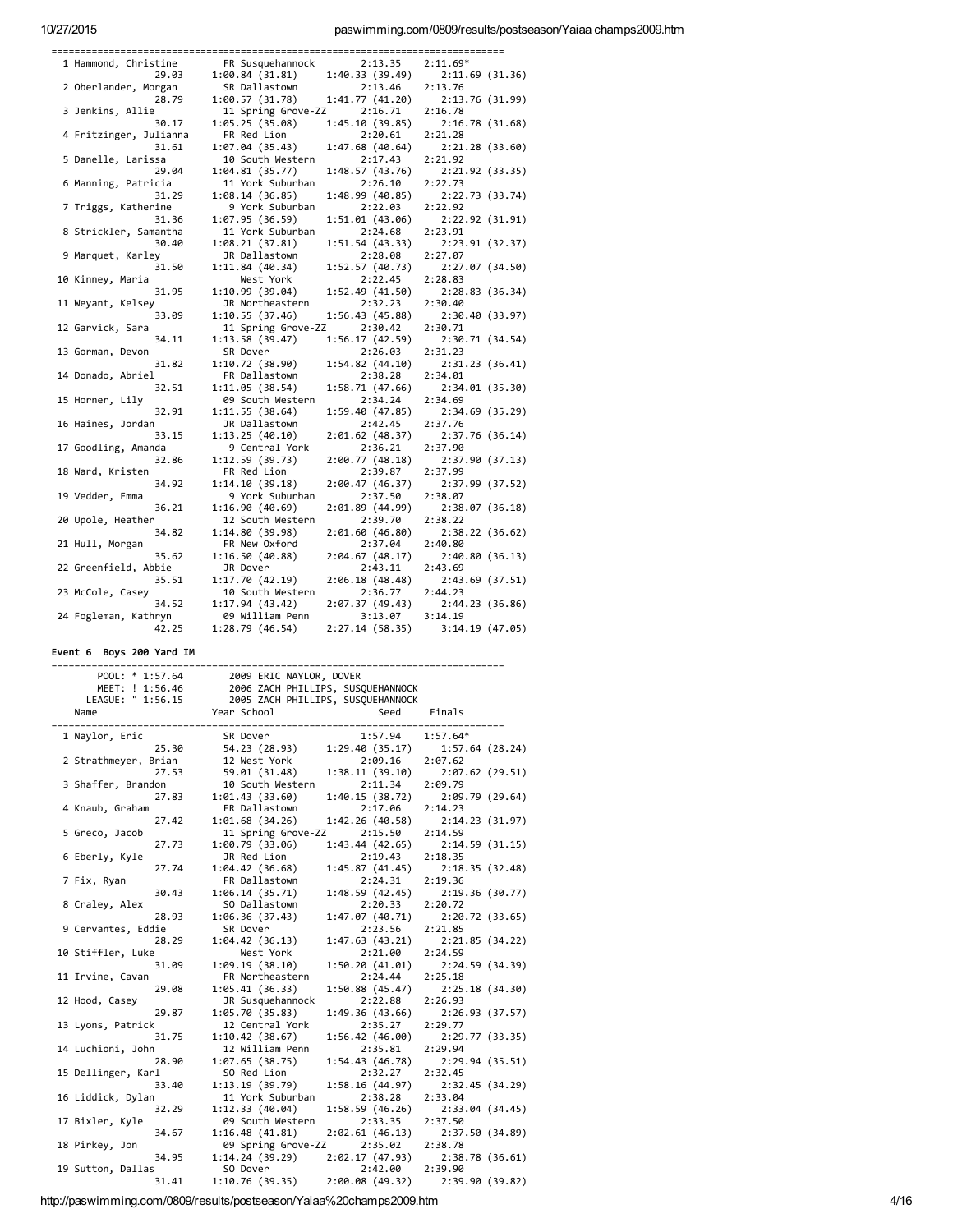# 10/27/2015 paswimming.com/0809/results/postseason/Yaiaa champs2009.htm

| 20 Niner, Tyler    | JR Dover         | 2:44.99        | 2:40.97         |
|--------------------|------------------|----------------|-----------------|
| 34.02              | 1:13.65(39.63)   | 2:03.11(49.46) | 2:40.97 (37.86) |
| -- Austin, Brandon | SO Susquehannock | 2:52.59        | DO.             |
| 36.10              | 1:20.14(44.04)   | 2:14.06(53.92) | DQ (40.45)      |

# Event 7 Girls 50 Yard Freestyle

| POOL: * 24.37<br>MEET: ! 23.73<br>LEAGUE: " 23.73 | 2005 MICHELE KING, SPRING GROVE<br>2005 MICHELE KING, SPRING GROVE | 2009 LAUREN SCHMITTLE, YORK SUBURBAN |                |
|---------------------------------------------------|--------------------------------------------------------------------|--------------------------------------|----------------|
| Name                                              | Year School                                                        | Seed                                 | Finals         |
| 1 Brown, Julie                                    | JR Dallastown                                                      | 25.21                                | 24.77          |
| 2 Slobodian, Emily                                | SR Dallastown                                                      | 25.46                                | 25.12          |
| 3 Shearer, Tori                                   | SR Dallastown                                                      | 25.78                                | 25.21          |
| 4 Cable, Chelsea                                  | 12 Spring Grove-ZZ                                                 | 25.44                                | 25.45          |
| 5 Scott, Reyna                                    | SR Dallastown                                                      | 25.85                                | 25.47          |
| 6 Cashman, Christy                                | JR Dover                                                           | 26.39                                | 26.38          |
| 7 Krueger, Aubrey                                 | 11 South Western                                                   | 26.39                                | 26.54          |
| 8 Rohrbaugh, Carolyn                              | 12 Spring Grove-ZZ                                                 | 26.99                                | 26.59          |
| 9 Smeltzer, Emily                                 | FR Red Lion                                                        | 26.40                                | 26.61          |
| 10 Dacheux, Courtney                              | SO Dover                                                           | 27.09                                | 26.74          |
| 11 Gilchrist, Julia                               | 09 South Western                                                   | 26.73                                | 27.13          |
| 12 Kramer, Elizabeth                              | FR Northeastern                                                    | 27.00                                | 27.14          |
| 13 Grubbs, MacKenzie                              | 10 York Suburban                                                   | 27.53                                | 27.15          |
| 14 Shannon, Megan                                 | 10 South Western                                                   | 26.88                                | 27.17          |
| 15 Gross, Emily                                   | FR Red Lion                                                        | 27.78                                | 27.36          |
| 16 Barlow, Hannah                                 | 11 Central York                                                    | 27.70                                | 27.87          |
| 17 Carlisle, Kira                                 | 11 Spring Grove-ZZ                                                 | 28.37                                | 28.14          |
| 18 Meyer, Alli                                    | 11 South Western                                                   | 27.93                                | 28.21          |
| 19 Dolan, Brittany                                | SR Northeastern                                                    | 28.25                                | 28.32          |
| 20 Falvey, Taylor                                 | William Penn                                                       | 28.83                                | 29.16          |
| 21 Milway, Samantha                               | SO Susquehannock                                                   | 29.09                                | 29.32          |
| 21 Stiffler, Kesia                                | West York                                                          | 28.84                                | 29.32          |
| 23 Ruhlman, Kim                                   | JR New Oxford                                                      | 31.15                                | 33.27          |
| -- Rutter, Danielle                               | 11 Central York                                                    | 27.14                                | D <sub>0</sub> |

# Event 8 Boys 50 Yard Freestyle

| POOL: * 21.11         | 2009 KEVIN MARSTELLER, YORK SUBURBAN |       |          |
|-----------------------|--------------------------------------|-------|----------|
| MEET: ! 21.11         | 2009 KEVIN MARSTELLER, YORK SUBURBAN |       |          |
| LEAGUE: " 21.11       | 2009 KEVIN MARSTELLER, DALLASTOWN    |       |          |
| Name                  | Year School                          | Seed  | Finals   |
|                       |                                      |       |          |
| 1 Marsteller, Kevin   | 12 York Suburban                     | 21.67 | $21.11*$ |
| 2 Dierdorff, Danny    | SR Northeastern                      | 22.80 | 22.97    |
| 3 Murphy, Brandon     | 11 Central York 23.29                |       | 23.01    |
| 4 Blystone, Seth      | SO New Oxford                        | 23.88 | 23.57    |
| 5 Schulze, Zach       | SR Susquehannock                     | 24.06 | 23.69    |
| 6 O'Keeffe, Kyle      | 12 South Western                     | 24.34 | 24.02    |
| 7 Bankert, Chris      | 11 Spring Grove-ZZ                   | 23.97 | 24.08    |
| 8 Miller, Cory        | JR Red Lion                          | 24.43 | 24.30    |
| 9 Saur, Jeremy        | 11 York Suburban                     | 24.75 | 24.35    |
| 10 Geesey, Justin     | JR Dover                             | 24.45 | 24.61    |
| 11 Lehman, Chris      | JR Red Lion                          | 24.79 | 24.68    |
| 12 Schuessler, Ryan   | SO Dallastown                        | 25.33 | 24.88    |
| 13 Godboldte, Michael | FR Dallastown                        | 25.71 | 24.98    |
| 14 Bird, Jacob        | 10 Spring Grove-ZZ                   | 24.60 | 25.15    |
| 15 Frantz, Donovan    | SO Dover                             | 26.44 | 25.33    |
| 16 Donaghy, Brendan   | 12 Central York                      | 26.25 | 25.45    |
| 17 Waltemyer, James   | 9 York Suburban                      | 26.54 | 25.54    |
| 18 Bell, Colin        | JR Dallastown                        | 26.03 | 25.57    |
| 19 Fry, Greg          | 10 Spring Grove-ZZ                   | 26.42 | 25.63    |
| 20 Haas, Joe          | SO Red Lion                          | 26.42 | 25.67    |
| 21 Flynn, Brandon     | FR Dallastown                        | 26.24 | 26.57    |
| 22 Hestbaek, Peter    | West York                            | 26.75 | 26.62    |
| 23 Fogleman, Jonathon | 10 William Penn                      | 26.63 | 26.71    |
| 24 Firestone, Josh    | SO Dover                             | 26.90 | 26.91    |

# Event 9 Girls 100 Yard Butterfly

| POOL: $*$ 58.53      | 2009 CAROLINE BIXLER, DALLASTOWN |         |         |
|----------------------|----------------------------------|---------|---------|
| MEET: ! 58.53        | 2009 CAROLINE BIXLER, DALLASTOWN |         |         |
| LEAGUE: " 57.41      | 2005 MICHELE KING, SPRING GROVE  |         |         |
| Name                 | Year School                      | Seed    | Finals  |
| 1 Bixler, Caroline   | FR Dallastown                    | 59.53   | 58.53*  |
| 27.38                | 58.53 (31.15)                    |         |         |
| 2 Pfaff, Morgan      | 09 William Penn                  | 1:02.04 | 59.33   |
| 28.01                | 59.33 (31.32)                    |         |         |
| 3 Oberlander, Morgan | SR Dallastown                    | 1:01.32 | 59.46   |
| 28.40                | 59.46 (31.06)                    |         |         |
| 4 Dvoryak, Kelly     | 10 Central York                  | 1:00.41 | 1:00.20 |
| 27.65                | 1:00.20(32.55)                   |         |         |
| 5 Smeltzer, Emily    | FR Red Lion                      | 1:02.44 | 1:01.87 |
| 29.15                | 1:01.87(32.72)                   |         |         |
| 6 Jones, Kelsie      | 12 Spring Grove-ZZ               | 1:02.65 | 1:03.11 |
| 29.06                | 1:03.11(34.05)                   |         |         |
| 7 Holzer, Emma       | JR Red Lion                      | 1:03.83 | 1:03.30 |
| 29.83                | 1:03.30(33.47)                   |         |         |
| 8 Hawk, Jessica      | 10 York Suburban                 | 1:03.69 | 1:03.50 |
| 29.87                | 1:03.50(33.63)                   |         |         |
| 9 Carberry, Sam      | JR Susquehannock                 | 1:04.17 | 1:04.58 |
| 30.26                | 1:04.58(34.32)                   |         |         |
| 10 Bentley, Katie    | SR Dallastown                    | 1:07.00 | 1:06.16 |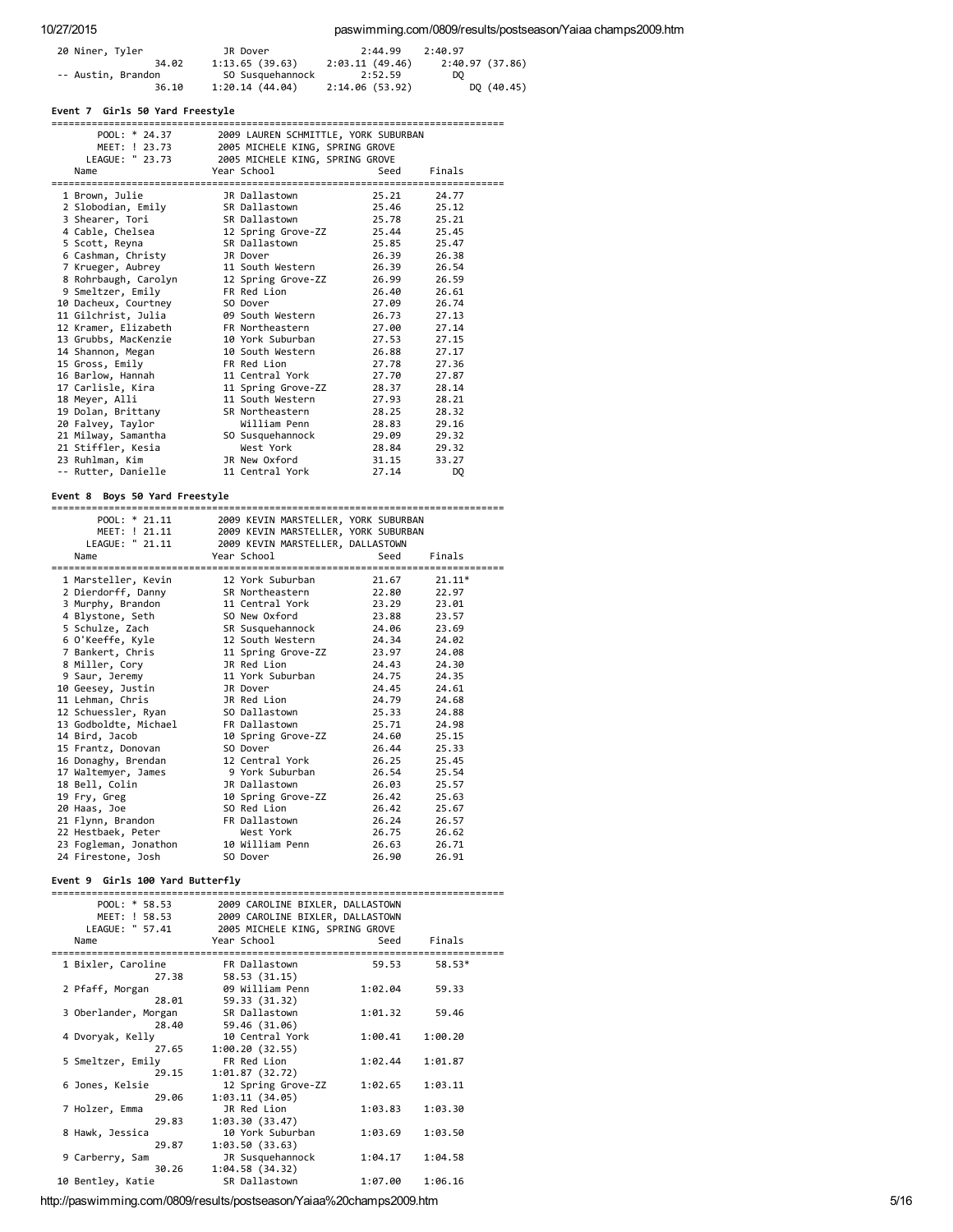| 30.45                 | 1:06.16(35.71)   |         |         |
|-----------------------|------------------|---------|---------|
| 11 Strathmeyer, Paige | West York        | 1:06.06 | 1:07.06 |
| 30.95                 | 1:07.06(36.11)   |         |         |
| 12 Casolo, Teresa     | FR Dallastown    | 1:09.18 | 1:07.54 |
| 32.51                 | 1:07.54(35.03)   |         |         |
| 13 McCurdy, Morgan    | FR Northeastern  | 1:08.45 | 1:07.55 |
| 31.78                 | 1:07.55(35.77)   |         |         |
| 14 Evans, Sarah       | SR Dover         | 1:06.96 | 1:07.59 |
| 30.97                 | 1:07.59 (36.62)  |         |         |
| 15 Gorman, Devon      | SR Dover         | 1:08.20 | 1:07.95 |
| 31.33                 | 1:07.95(36.62)   |         |         |
| 16 Raleigh, Kelly     | 09 South Western | 1:07.45 | 1:08.14 |
| 32.82                 | 1:08.14(35.32)   |         |         |
| 17 Farley, Allison    | 12 South Western | 1:12.69 | 1:09.54 |
| 33.39                 | 1:09.54(36.15)   |         |         |
| 18 Grim, Austyn       | 10 South Western | 1:08.02 | 1:09.58 |
| 31.04                 | 1:09.58 (38.54)  |         |         |
| 19 Rubritz, Monica    | JR Dover         | 1:14.73 | 1:12.30 |
| 32.57                 | 1:12.30 (39.73)  |         |         |
| 20 Hull, Morgan       | FR New Oxford    | 1:15.96 | 1:15.54 |
| 34.98                 | 1:15.54(40.56)   |         |         |
| 21 Bieber, Alison     | 9 Central York   | 1:16.39 | 1:16.09 |
| 36.15                 | 1:16.09(39.94)   |         |         |
| 22 McCole, Casey      | 10 South Western | 1:15.59 | 1:16.92 |
| 35.59                 | 1:16.92(41.33)   |         |         |
| 23 Bortner, Taylor    | SO Red Lion      | 1:18.15 | 1:17.44 |
| 34.90                 | 1:17.44(42.54)   |         |         |
| 24 Smith, Carly       | JR New Oxford    | 1:20.32 | 1:18.61 |
| 36.66                 | 1:18.61(41.95)   |         |         |
| 25 Young, Ashlin      | FR Susquehannock | 1:36.48 | 1:36.95 |
| 41.93                 | 1:36.95 (55.02)  |         |         |

### Event 10 Boys 100 Yard Butterfly

|                                | 2008 KEVIN MARSIELLAN,<br>1990 SCOTT CONLEY, DALLASTOWN<br>2008 KEVIN MARSTELLER, YORK SUBURBAN<br>הבריכה |                 |         |
|--------------------------------|-----------------------------------------------------------------------------------------------------------|-----------------|---------|
| POOL: * 52.34<br>MEET: ! 52.09 |                                                                                                           |                 |         |
| LEAGUE: " 50.62                |                                                                                                           |                 |         |
| Name                           |                                                                                                           |                 | Finals  |
|                                |                                                                                                           |                 |         |
| 1 Kruper, Ian                  | 12 York Suburban                                                                                          | 54.37           | 54.40   |
| 25.15                          | 54.40 (29.25)                                                                                             |                 |         |
| 2 Cashman, Stephen             | SR Dover                                                                                                  | 55.80           | 54.61   |
| 24.82                          | 54.61 (29.79)                                                                                             |                 |         |
| 3 Woods, Andy                  | SR Dover                                                                                                  | 55.55           | 56.23   |
| 25.44                          | 56.23 (30.79)                                                                                             |                 |         |
| 4 Blumhard, Matthew            | SO Dallastown                                                                                             | 58.97           | 58.64   |
| 27.15                          | 58.64 (31.49)                                                                                             |                 |         |
| 5 Howley, Chard                | FR Dallastown                                                                                             | 1:01.22         | 58.87   |
| 27.07                          | 58.87 (31.80)                                                                                             |                 |         |
| 6 Strathmeyer, Bradley         | West York                                                                                                 | 1:00.58         | 59.28   |
| 27.87                          | 59.28 (31.41)                                                                                             |                 |         |
| 7 Greco, Jacob                 | 11 Spring Grove-ZZ                                                                                        | 1:00.37         | 59.77   |
| 27.51                          | 59.77 (32.26)                                                                                             |                 |         |
| 8 Gonzalez, Ever               | JR Dallastown                                                                                             | 1:00.67         | 59.78   |
| 27.73                          | 59.78 (32.05)                                                                                             |                 |         |
| 9 Krueger, Zachary             | 12 South Western                                                                                          | 1:00.19 1:00.45 |         |
| 27.44                          |                                                                                                           |                 |         |
| 10 Murphy, Brandon             | 1:00.45(33.01)<br>11 Central York                                                                         | 1:02.23         | 1:01.46 |
|                                |                                                                                                           |                 |         |
| 27.64                          | 1:01.46 (33.82)                                                                                           |                 |         |
| 11 King, Alexander             | SR Red Lion                                                                                               | 1:00.61         | 1:01.88 |
| 27.78                          | 1:01.88(34.10)                                                                                            |                 |         |
| 12 Christas, George            | SO Dallastown                                                                                             | 1:04.40         | 1:02.57 |
| 28.35                          | 1:02.57 (34.22)                                                                                           |                 |         |
| 13 Tate, Leland                | 10 West York                                                                                              | 1:08.27         | 1:05.24 |
| 28.99                          | 1:05.24(36.25)                                                                                            |                 |         |
| 14 Lehman, Chris               | JR Red Lion                                                                                               | 1:06.31         | 1:05.31 |
| 30.13                          | 1:05.31(35.18)                                                                                            |                 |         |
| 15 Raleigh, Stephen            | 12 South Western                                                                                          | 1:02.68         | 1:05.81 |
| 29.45                          | 1:05.81(36.36)                                                                                            |                 |         |
| 16 Cervantes, Eddie            | SR Dover                                                                                                  | 1:03.22         | 1:05.86 |
| 28.59                          | 1:05.86 (37.27)                                                                                           |                 |         |
| 17 Luchioni, John              | 12 William Penn                                                                                           | 1:08.59         | 1:07.52 |
| 29.23                          | 1:07.52(38.29)                                                                                            |                 |         |
| 18 Brandt, Aaron               | FR Red Lion                                                                                               | 1:09.84         | 1:07.88 |
| 31.26                          | 1:07.88(36.62)                                                                                            |                 |         |
| 19 Huber, Kyle                 | 09 Spring Grove-ZZ                                                                                        | 1:06.73         | 1:08.43 |
| 30.50                          | 1:08.43 (37.93)                                                                                           |                 |         |
| 20 Drosdick, David             | 11 Central York                                                                                           | 1:10.25         | 1:10.61 |
| 31.13                          | 1:10.61(39.48)                                                                                            |                 |         |
| 21 Walker, Patrick             | 11 South Western                                                                                          | 1:12.62         | 1:12.14 |
| 32.69                          | 1:12.14 (39.45)                                                                                           |                 |         |
| 22 Firestone, Josh             | SO Dover                                                                                                  | 1:16.10         | 1:13.49 |
| 32.51                          | 1:13.49 (40.98)                                                                                           |                 |         |
| 23 Liddick, Dylan              | 11 York Suburban                                                                                          | 1:12.13         | 1:13.61 |
| 33.78                          | 1:13.61 (39.83)                                                                                           |                 |         |
| -- Urik, Cory                  | SR Susquehannock                                                                                          | 1:14.92         | DQ      |
| 32.06                          | DQ (42.21)                                                                                                |                 |         |

# Event 11 Girls 200 Yard Freestyle Relay

|                   | POOL: $* 1:40.11$ |  | 2009 DALLASOWN  |      |        |  |
|-------------------|-------------------|--|-----------------|------|--------|--|
|                   | MEET: ! 1:40.11   |  | 2009 DALLASTOWN |      |        |  |
| LEAGUE: " 1:40.11 |                   |  | 2009 DALLASTOWN |      |        |  |
| School            |                   |  |                 | Seed | Finals |  |
|                   |                   |  |                 |      |        |  |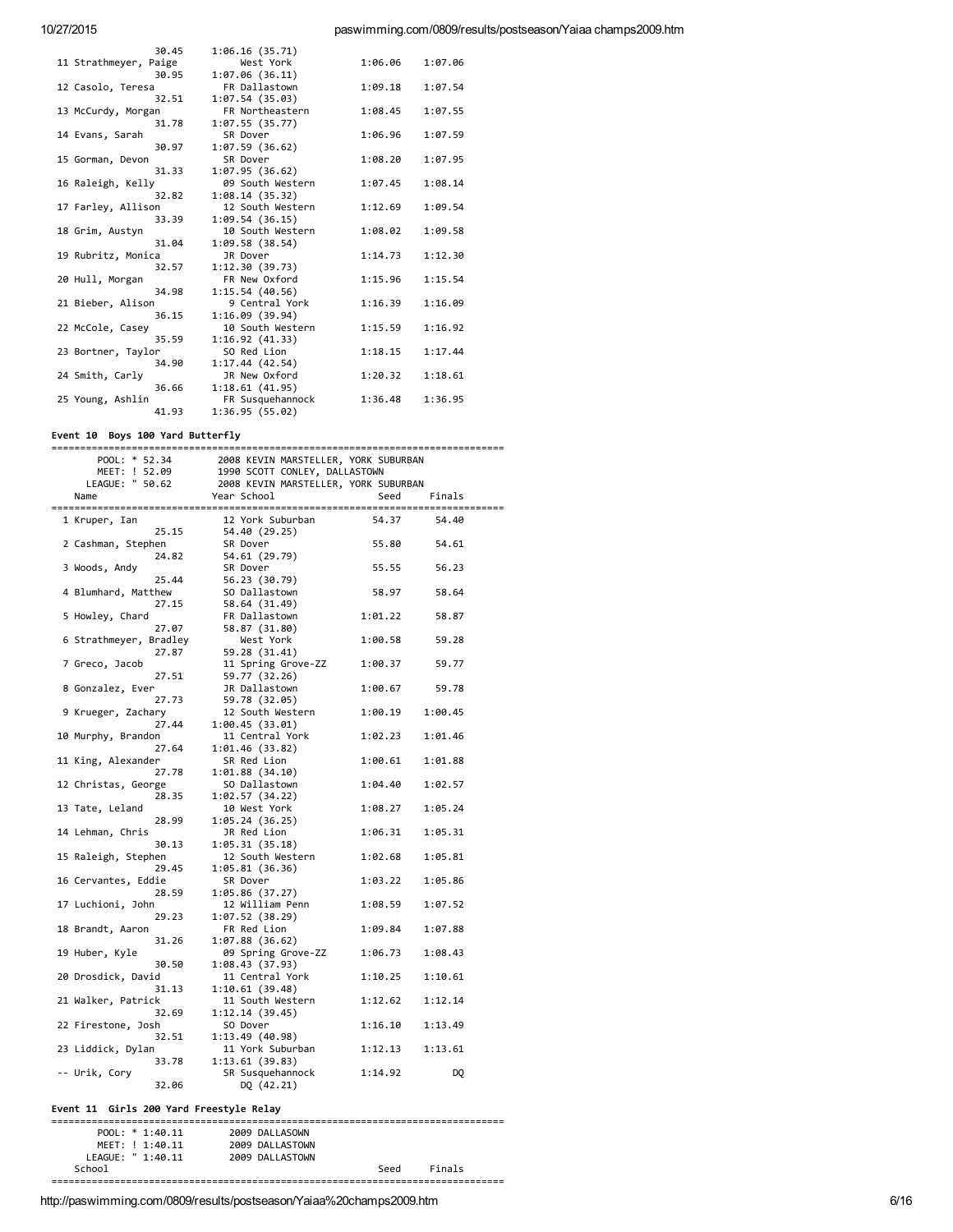| 1 Dallastown Area High School 'A'<br>1) Brown, Julie JR                                                                    |  | 1:42.54<br>2) Flinchbaugh, Jen SO                                                  | $1:40.11*$                 |  |
|----------------------------------------------------------------------------------------------------------------------------|--|------------------------------------------------------------------------------------|----------------------------|--|
| 3) Slobodian, Emily SR<br>50.18 (25.15)<br>25.03                                                                           |  | 4) Shearer, Tori SR<br>1:15.04(24.86)                                              | 1:40.11 (25.07)            |  |
| 2 Dallastown Area High School 'B'<br>1) Scott, Reyna SR                                                                    |  | 1:45.63<br>2) Miller, Laura SO                                                     | 1:41.73                    |  |
| 3) Schimp, Alli SO<br>25.55<br>51.02 (25.47)                                                                               |  | 4) Oberlander, Morgan SR<br>1:16.75(25.73)                                         |                            |  |
| 3 York Suburban High School 'A'                                                                                            |  | 1:44.74                                                                            | 1:41.73(24.98)<br>1:42.41  |  |
| 1) Schmittle, Lauren 12<br>3) Buchanan, Rachel 12                                                                          |  | 2) Bentz, Jenna 12<br>4) Strickler, Samantha 11                                    |                            |  |
| 24.37<br>4 South Western High School 'A'                                                                                   |  | 50.49 (26.12) 1:16.37 (25.88)<br>1:46.66                                           | 1:42.41(26.04)<br>1:45.65  |  |
| 1) Krueger, Aubrey 11<br>3) Gilchrist, Julia 09                                                                            |  | 2) Shannon, Megan 10<br>4) Danelle, Larissa 10                                     |                            |  |
| 27.10<br>5 Central York High School 'A'                                                                                    |  | 53.78 (26.68) 1:20.16 (26.38)<br>1:46.16                                           | 1:45.65(25.49)<br>1:45.78  |  |
| 1) Dvoryak, Kelly 10                                                                                                       |  | 2) Barlow, Hannah 11                                                               |                            |  |
| 3) Rutter, Danielle 11<br>26.04                                                                                            |  | 4) Jacobs, Allison 10<br>53.80 (27.76) 1:20.19 (26.39)                             | 1:45.78(25.59)             |  |
| 6 Spring Grove High School-ZZ 'A'<br>1) Rohrbaugh, Carolyn 12                                                              |  | 1:47.08<br>2) Craver, Nicole 10                                                    | 1:45.87                    |  |
| 3) Boeckel, Whitney 10<br>26.74<br>53.37 (26.63)                                                                           |  | 4) Strausbaugh, Bri 12<br>1:20.41(27.04)                                           | 1:45.87 (25.46)            |  |
| 7 Dover Area High School 'A'<br>ט אבר - Janosky, Christina JR<br>פר בין ישראל                                              |  | 1:46.82                                                                            | 1:46.33                    |  |
| 3) Stern, Michelle JR<br>26.20                                                                                             |  | 2) Dacheux, Courtney SO<br>4) Cashman, Christy JR<br>53.68 (27.48) 1:20.25 (26.57) | 1:46.33(26.08)             |  |
| 8 Red Lion Area High School 'A'                                                                                            |  | 1:48.06                                                                            | 1:49.76                    |  |
| 1) Gross, Emily FR<br>3) Holzer, Emma JR                                                                                   |  | 2) Orwig, Michelle JR<br>4) Smeltzer, Emily FR                                     |                            |  |
| 27.53<br>56.03 (28.50)<br>9 Northeastern High School 'A'                                                                   |  | 1:23.46(27.43)<br>1:52.91                                                          | 1:49.76 (26.30)<br>1:50.55 |  |
| 1) Kramer, Elizabeth FR<br>3) McCurdy, Morgan FR                                                                           |  | 2) Weyant, Kelsey JR<br>4) Sechrist, Julia JR                                      |                            |  |
| 56.69 (28.43)<br>28.26<br>10 South Western High School 'B'                                                                 |  | 1:24.04(27.35)<br>1:51.78                                                          | 1:50.55(26.51)<br>1:50.69  |  |
| 1) Horner, Lily 09<br>3) Holt, Alyssa 10                                                                                   |  | 2) Zartman, Kristen 12<br>4) Meyer, Alli 11                                        |                            |  |
| 28.33                                                                                                                      |  | 55.10 (26.77) 1:22.98 (27.88)                                                      | 1:50.69(27.71)             |  |
| 11 York Suburban High School 'B'<br>1) Grubbs, MacKenzie 10                                                                |  | 1:54.81<br>2) Tate, Lexie $11$                                                     | 1:51.36                    |  |
| 3) Manning, Catherin 9<br>27.37                                                                                            |  | 4) Coyle, Jan 11<br>55.01 (27.64) 1:23.34 (28.33)                                  | 1:51.36 (28.02)            |  |
| 12 West York High School 'A'<br>1) Foery, Sarah                                                                            |  | 1:54.28<br>2) Stiffler, Kesia                                                      | 1:53.65                    |  |
| 3) Kinney, Maria<br>29.74                                                                                                  |  | 4) Strathmeyer, Paige<br>58.73 (28.99) 1:26.86 (28.13)                             | 1:53.65 (26.79)            |  |
| 13 Central York High School 'B'<br>1) Bode, Sarah 10                                                                       |  | 1:56.04<br>2) Mayo, Julie 12                                                       | 1:54.33                    |  |
| 3) Knapp, Paige 9                                                                                                          |  | 4) Ibarra, Brittany 12                                                             |                            |  |
| 28.04<br>14 Susquehannock High School 'A'                                                                                  |  | 57.82 (29.78) 1:26.12 (28.30)<br>1:56.43                                           | 1:54.33 (28.21)<br>1:54.88 |  |
| 1) Milway, Samantha SO<br>3) Mitchell, Jess SR                                                                             |  | 2) Carberry, Sam JR<br>4) Hammond, Christine FR                                    |                            |  |
| 27.65<br>15 Red Lion Area High School 'B'                                                                                  |  | 58.69 (31.04) 1:28.14 (29.45)<br>1:56.18                                           | 1:54.88 (26.74)<br>1:57.41 |  |
| 1) Ward, Kristen FR<br>3) Truscott, Brittany JR (2) Schwartz, Emma SR                                                      |  | 2) Zortman, Chelsea JR                                                             |                            |  |
| 28.44<br>16 Spring Grove High School-ZZ 'B'                                                                                |  | 59.91 (31.47)    1:28.61 (28.70)    1:57.41 (28.80)<br>1:59.58 2:00.23             |                            |  |
| 1) Carlisle, Kira 11<br>3) McMaster, Cheryl 09 4) Klinedinst, Madison 12                                                   |  | 2) Garvick, Sara 11                                                                |                            |  |
|                                                                                                                            |  | 28.58 1:00.53 (31.95) 1:28.80 (28.27)                                              | 2:00.23(31.43)             |  |
| 17 William Penn Senior High 'A'<br>1) Falvey, Taylor                                                                       |  | 2:01.78<br>2) Lehr, Amanda 10                                                      | 2:03.07                    |  |
| 1) Falvey, Taylor<br>3) Hlavacik, Julia 09<br>28.61 59.35 (30.74) 1:31.87 (32.52) 2:03.07 (31.20)<br>31.32 3:03.94 2:03.18 |  |                                                                                    |                            |  |
| 18 New Oxford High School 'A'<br>1) Hull, Morgan FR                                                                        |  | 2:02.84<br>2) Ruhlman, Kim JR                                                      | 2:03.18                    |  |
| 3) Wentz, Tasha SR                                                                                                         |  | 4) Traband, Hollye SR<br>30.49 1:02.42 (31.93) 1:33.65 (31.23) 2:03.18 (29.53)     |                            |  |
| Event 12 Boys 200 Yard Freestyle Relay                                                                                     |  |                                                                                    |                            |  |
|                                                                                                                            |  |                                                                                    |                            |  |
| 900L: * 1:27.29 2009 YORK SUBURBAN<br>MEET: ! 1:27.29 2009 YORK SUBURBAN<br>LEAGUE: " 1:27.29 2009 YORK SUBURBAN           |  |                                                                                    |                            |  |
| School                                                                                                                     |  | Seed Finals                                                                        |                            |  |
| 1 York Suburban High School 'A'                                                                                            |  | 1:28.25                                                                            | $1:27.29*$                 |  |
| 1) Marsteller, Kevin 12<br>3) Kruper, Ian 12                                                                               |  | 2) Appleby, Ben 12<br>4) Hassinger, Ben 10                                         |                            |  |
| 42.65 (21.52)<br>21.13<br>2 Dover Area High School 'A'                                                                     |  | 1:04.71(22.06)<br>1:32.05                                                          | 1:27.29 (22.58)<br>1:31.75 |  |
| 1) Cashman, Stephen SR<br>3) Woods, Andy SR                                                                                |  | 2) Geesey, Justin JR<br>4) Naylor, Eric SR                                         |                            |  |
|                                                                                                                            |  | 23.17 46.74 (23.57) 1:09.81 (23.07)                                                | 1:31.75 (21.94)            |  |
| 3 Dallastown Area High School 'A'<br>1) Pandelidis, Alex JR                                                                |  | 1:36.49<br>2) Kinard, Caleb JR                                                     | 1:34.81                    |  |
| 3) Howley, Chard FR<br>24.27                                                                                               |  | 4) Paine, Scott SR<br>48.08 (23.81) 1:11.89 (23.81)                                | 1:34.81 (22.92)            |  |
| 4 Red Lion Area High School 'A'<br>1) Miller, Cory JR                                                                      |  | 1:37.99<br>2) Eberly, Kyle JR                                                      | 1:38.09                    |  |
| 3) Lehman, Chris JR                                                                                                        |  | 4) Druck, Michael SR                                                               |                            |  |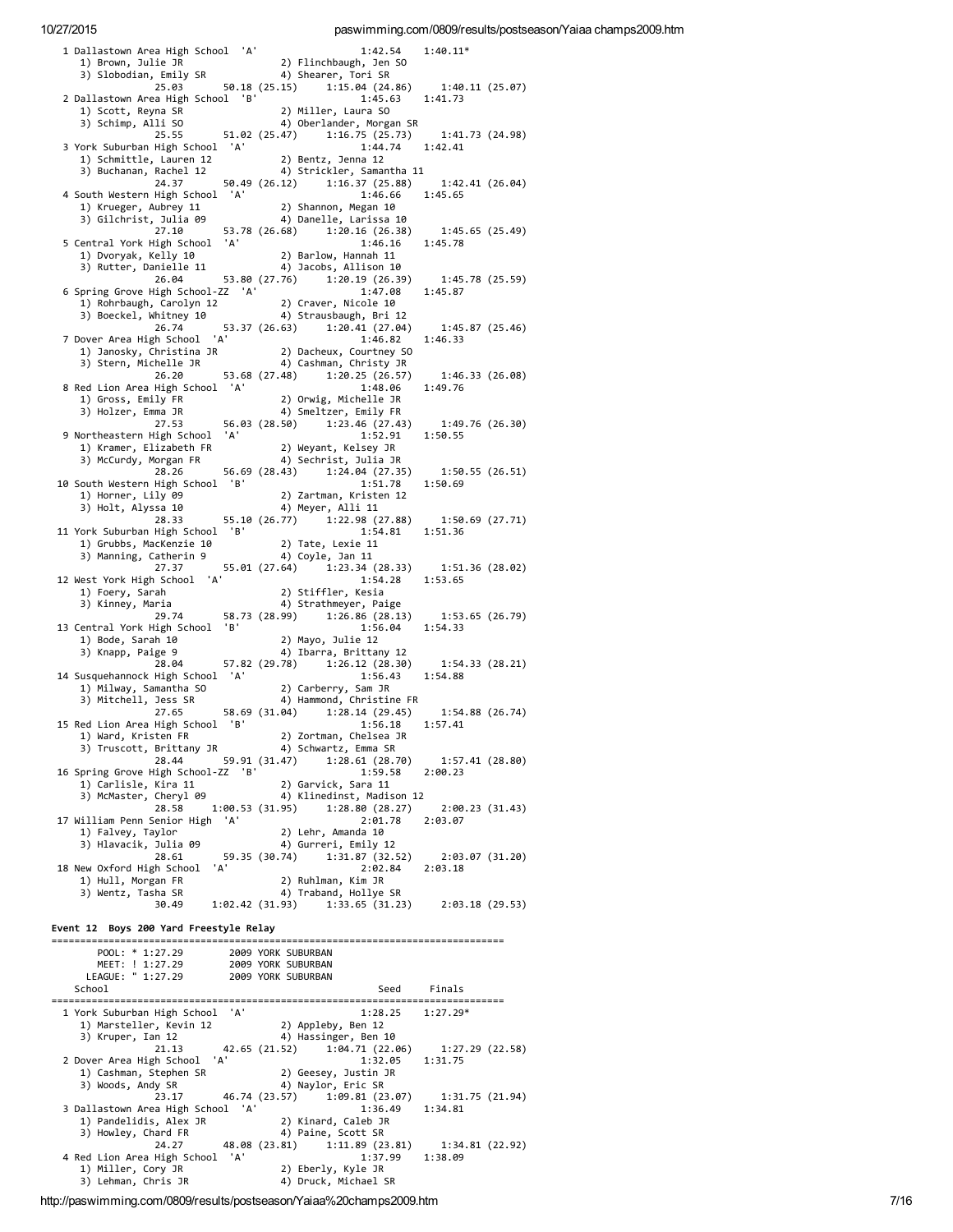| 5 Dallastown Area High School 'B'                                                                                                                                                                                                                             | 24.18  48.77 (24.59)  1:13.62 (24.85)  1:38.09 (24.47)                                                                                                                | 1:43.66 1:38.30            |                  |
|---------------------------------------------------------------------------------------------------------------------------------------------------------------------------------------------------------------------------------------------------------------|-----------------------------------------------------------------------------------------------------------------------------------------------------------------------|----------------------------|------------------|
|                                                                                                                                                                                                                                                               |                                                                                                                                                                       |                            |                  |
|                                                                                                                                                                                                                                                               |                                                                                                                                                                       |                            |                  |
| 6 West York High School 'A'                                                                                                                                                                                                                                   | 24.26 48.53 (24.27) 1:12.98 (24.45) 1:38.30 (25.32)                                                                                                                   |                            |                  |
| 1) Stiffler, Luke                                                                                                                                                                                                                                             | 2) Tate, Leland 10                                                                                                                                                    | $1:\dot{4}1.79$ 1:38.49    |                  |
|                                                                                                                                                                                                                                                               | 1) Stiffler, Luke 2) Tate, Leland 10<br>3) Strathmeyer, Bradley 4, Strathmeyer, Brian 12<br>23.47 48.32 (24.85) 1:13.43 (25.11) 1:38.49 (25.06)                       |                            |                  |
|                                                                                                                                                                                                                                                               |                                                                                                                                                                       |                            |                  |
| 7 York Suburban High School 'B'                                                                                                                                                                                                                               |                                                                                                                                                                       | 1:45.23                    | 1:39.35          |
|                                                                                                                                                                                                                                                               | (ork Suburban (iig), 2003.<br>1) Saur, Jeremy 11<br>3) Waltemyer, James 9 (24.36) 1:14.02 (25.17) 1:39.35 (25.33)<br>24.49 (25.33) 1:41.52 1:40.65                    |                            |                  |
|                                                                                                                                                                                                                                                               |                                                                                                                                                                       |                            |                  |
|                                                                                                                                                                                                                                                               |                                                                                                                                                                       |                            |                  |
| 8 Spring Grove High School-ZZ 'A'                                                                                                                                                                                                                             |                                                                                                                                                                       |                            |                  |
| 1) Fry, Greg 10                                                                                                                                                                                                                                               | 2) Greco, Ethan 11                                                                                                                                                    |                            |                  |
| 3) Huber, Kyle 09                                                                                                                                                                                                                                             |                                                                                                                                                                       |                            |                  |
|                                                                                                                                                                                                                                                               |                                                                                                                                                                       | 1:42.53 1:41.75            |                  |
| 9 Susquehannock High School 'A'<br>1) Urik, Cory SR                                                                                                                                                                                                           |                                                                                                                                                                       |                            |                  |
| 3) Hood, Casey JR                                                                                                                                                                                                                                             | 4) Schulze, Zach SR                                                                                                                                                   | 2) Kroner III, Lawrence JR |                  |
|                                                                                                                                                                                                                                                               |                                                                                                                                                                       |                            |                  |
| 10 Central York High School 'A'                                                                                                                                                                                                                               | 29 JK<br>28.45 52.38 (23.93) 1:17.64 (25.26) 1:41.75 (24.11)<br>4 1:49.11 1:42.61                                                                                     |                            |                  |
| 1) Donaghy, Brendan 12                                                                                                                                                                                                                                        |                                                                                                                                                                       |                            |                  |
| 3) Lyons, Patrick 12                                                                                                                                                                                                                                          | 2) Mayne, Brent 9<br>4) Fisher, Evan 10                                                                                                                               |                            |                  |
| 25.72                                                                                                                                                                                                                                                         | 52.40 (26.68) 1:17.54 (25.14)                                                                                                                                         |                            | 1:42.61 (25.07)  |
| 11 Red Lion Area High School 'B'                                                                                                                                                                                                                              |                                                                                                                                                                       | 1:43.55                    | 1:42.75          |
|                                                                                                                                                                                                                                                               | 1) Cromwell, Daniel SR 2) Davis, Robert JR<br>2) Upse Jac 50                                                                                                          |                            |                  |
| 3) Haas, Joe SO                                                                                                                                                                                                                                               | 4) Brandt, Aaron FR                                                                                                                                                   |                            |                  |
|                                                                                                                                                                                                                                                               | 24.18 49.73 (25.55) 1:16.11 (26.38) 1:42.75 (26.64)                                                                                                                   |                            |                  |
| 12 Northeastern High School 'A'                                                                                                                                                                                                                               |                                                                                                                                                                       | 1:39.63 1:44.34            |                  |
|                                                                                                                                                                                                                                                               | 1) Dierdorff, Danny SR (2) Irvine, Cavan FR<br>3) Hopkins, Bryan JR (4) Linne, Julien SO                                                                              |                            |                  |
|                                                                                                                                                                                                                                                               |                                                                                                                                                                       |                            |                  |
| 22.81                                                                                                                                                                                                                                                         | 47.83 (25.02) $1:14.63$ (26.80) $1:44.34$ (29.71)<br>$1:8'$ 2:07.67 1:46.65                                                                                           |                            |                  |
| 13 West York High School                                                                                                                                                                                                                                      |                                                                                                                                                                       |                            |                  |
|                                                                                                                                                                                                                                                               | 2) Hestbaek, Peter                                                                                                                                                    |                            |                  |
| est York nights<br>1) Kern, Garrett 10<br>10 Million Corv                                                                                                                                                                                                     | 4) Hoover, Tanner                                                                                                                                                     |                            |                  |
| 26.49                                                                                                                                                                                                                                                         | 53.14 $(26.65)$ 1:20.46 $(27.32)$ 1:46.65 $(26.19)$                                                                                                                   |                            |                  |
| 14 South Western High School 'A'                                                                                                                                                                                                                              |                                                                                                                                                                       | 1:52.04                    | 1:47.05          |
| $\sum_{k=1}^{n}$ Stambaugh, Ian 11                                                                                                                                                                                                                            | 2) Porter, Colin 11                                                                                                                                                   |                            |                  |
| 3) Meyer, Mack 09                                                                                                                                                                                                                                             |                                                                                                                                                                       | 4) Raleigh, Stephen 12     |                  |
|                                                                                                                                                                                                                                                               | 27.37 53.73 (26.36) 1:20.69 (26.96) 1:47.05 (26.36)                                                                                                                   |                            |                  |
| 15 Dover Area High School 'B'                                                                                                                                                                                                                                 |                                                                                                                                                                       | 1:52.35                    | 1:48.65          |
|                                                                                                                                                                                                                                                               |                                                                                                                                                                       |                            |                  |
|                                                                                                                                                                                                                                                               |                                                                                                                                                                       |                            |                  |
|                                                                                                                                                                                                                                                               |                                                                                                                                                                       |                            |                  |
| Event 13 Girls 1 mtr Diving                                                                                                                                                                                                                                   |                                                                                                                                                                       |                            |                  |
|                                                                                                                                                                                                                                                               |                                                                                                                                                                       |                            |                  |
|                                                                                                                                                                                                                                                               |                                                                                                                                                                       |                            |                  |
|                                                                                                                                                                                                                                                               |                                                                                                                                                                       |                            |                  |
| Name                                                                                                                                                                                                                                                          |                                                                                                                                                                       |                            |                  |
|                                                                                                                                                                                                                                                               |                                                                                                                                                                       |                            |                  |
|                                                                                                                                                                                                                                                               |                                                                                                                                                                       |                            |                  |
|                                                                                                                                                                                                                                                               |                                                                                                                                                                       |                            | q                |
|                                                                                                                                                                                                                                                               |                                                                                                                                                                       |                            | q                |
|                                                                                                                                                                                                                                                               |                                                                                                                                                                       |                            | q                |
|                                                                                                                                                                                                                                                               |                                                                                                                                                                       |                            | q                |
|                                                                                                                                                                                                                                                               |                                                                                                                                                                       |                            | q                |
| 1 Magalski, Lauren 11 Spring Grove-ZZ 32.32<br>2 Firestone, Jess FR Dover 3.33<br>3 Gurreri, Emily 12 William Penn 3.23<br>4 James, Shanna 50 Dallastown 0.33<br>4 Hicks, Brittany 11 William Penn 0.33<br>4 Rowlands, Laura 1R Dover 0.<br>4 Rowlands, Laura | JR Dover                                                                                                                                                              | 0.33                       | q                |
| 4 Waltz, Leigh                                                                                                                                                                                                                                                | JR Dallastown                                                                                                                                                         | 0.33                       | q                |
|                                                                                                                                                                                                                                                               |                                                                                                                                                                       |                            |                  |
|                                                                                                                                                                                                                                                               |                                                                                                                                                                       |                            |                  |
|                                                                                                                                                                                                                                                               |                                                                                                                                                                       |                            |                  |
|                                                                                                                                                                                                                                                               | MEET: ! 429.00 1986 SUE PULLO, DALLASTOWN                                                                                                                             |                            |                  |
| Name                                                                                                                                                                                                                                                          | Year School Seed Prelims                                                                                                                                              |                            |                  |
|                                                                                                                                                                                                                                                               |                                                                                                                                                                       |                            |                  |
|                                                                                                                                                                                                                                                               |                                                                                                                                                                       |                            |                  |
|                                                                                                                                                                                                                                                               |                                                                                                                                                                       | <b>NT</b><br><b>NT</b>     | 32.32 q          |
|                                                                                                                                                                                                                                                               |                                                                                                                                                                       |                            | 3.33 q           |
| 1 Magalski, Lauren 11 Spring Grove-ZZ<br>2 Firestone, Jess FR Dover<br>3 Gurreri, Emily 12 William Penn                                                                                                                                                       |                                                                                                                                                                       | <b>NT</b>                  | 3.23 q<br>0.33 q |
|                                                                                                                                                                                                                                                               |                                                                                                                                                                       | NT<br><b>NT</b>            | 0.33 a           |
|                                                                                                                                                                                                                                                               |                                                                                                                                                                       | <b>NT</b>                  | 0.33 q           |
|                                                                                                                                                                                                                                                               |                                                                                                                                                                       | NT                         | 0.33 q           |
| 3 Gurreri, Emily<br>4 James, Shanna<br>4 Hicks, Brittany<br>4 Hicks, Brittany<br>4 Rowlands, Laura<br>4 Waltz, Leigh<br>4 Waltz, Leigh<br>4 Maltz, Leigh<br>1 Dover<br>1 Ballastown<br>1 Rallastown                                                           |                                                                                                                                                                       |                            |                  |
|                                                                                                                                                                                                                                                               |                                                                                                                                                                       |                            |                  |
|                                                                                                                                                                                                                                                               |                                                                                                                                                                       |                            |                  |
|                                                                                                                                                                                                                                                               | MEET: ! 488.85 1981 DIRK FLINCHBAUGH, YORK SUBURBAN                                                                                                                   |                            |                  |
| Name                                                                                                                                                                                                                                                          | Prelims Year School Prelims                                                                                                                                           |                            | Semis            |
|                                                                                                                                                                                                                                                               |                                                                                                                                                                       |                            |                  |
|                                                                                                                                                                                                                                                               |                                                                                                                                                                       |                            |                  |
| 1 Malachowski, John         10 William Penn                                                                                                                                                                                                                   |                                                                                                                                                                       | 3.33                       | q                |
|                                                                                                                                                                                                                                                               |                                                                                                                                                                       | 3.33                       | q                |
| 1 Crawford, Tyler<br>1 Berkheimer, David                                                                                                                                                                                                                      |                                                                                                                                                                       |                            | q                |
| 4 Thomas, Pat                                                                                                                                                                                                                                                 |                                                                                                                                                                       |                            | q                |
|                                                                                                                                                                                                                                                               |                                                                                                                                                                       | 0.33                       | q                |
| 4 Green, Chris<br>4 Aversa, Rob                                                                                                                                                                                                                               |                                                                                                                                                                       |                            | q                |
| 4 Sunday, Grant                                                                                                                                                                                                                                               |                                                                                                                                                                       |                            | q                |
|                                                                                                                                                                                                                                                               | FR Red Lion<br>11 Central York 3.33<br>11 Central York 3.33<br>10 Spring Grove-ZZ 0.33<br>10 Spring Grove-ZZ 0.33<br>5R Red Lion 0.33<br>5R Red Lion 0.33<br>SO Dover | 0.33                       | q                |
| 4 Frantz, Donovan<br>4 Beaghan, Chris                                                                                                                                                                                                                         | 09 South Western 0.33                                                                                                                                                 |                            | q                |
|                                                                                                                                                                                                                                                               |                                                                                                                                                                       |                            |                  |
|                                                                                                                                                                                                                                                               |                                                                                                                                                                       |                            |                  |
|                                                                                                                                                                                                                                                               |                                                                                                                                                                       |                            |                  |
| Semi-Finals<br>Event 13 Girls 1 mtr Diving<br>Preliminaries<br>Event 14 Boys 1 mtr Diving<br>Semi-Finals<br>Event 14 Boys 1 mtr Diving                                                                                                                        | MEET: ! 488.85 1981 DIRK FLINCHBAUGH, YORK SUBURBAN                                                                                                                   |                            |                  |
| Name                                                                                                                                                                                                                                                          | Year School Seed Prelims                                                                                                                                              |                            |                  |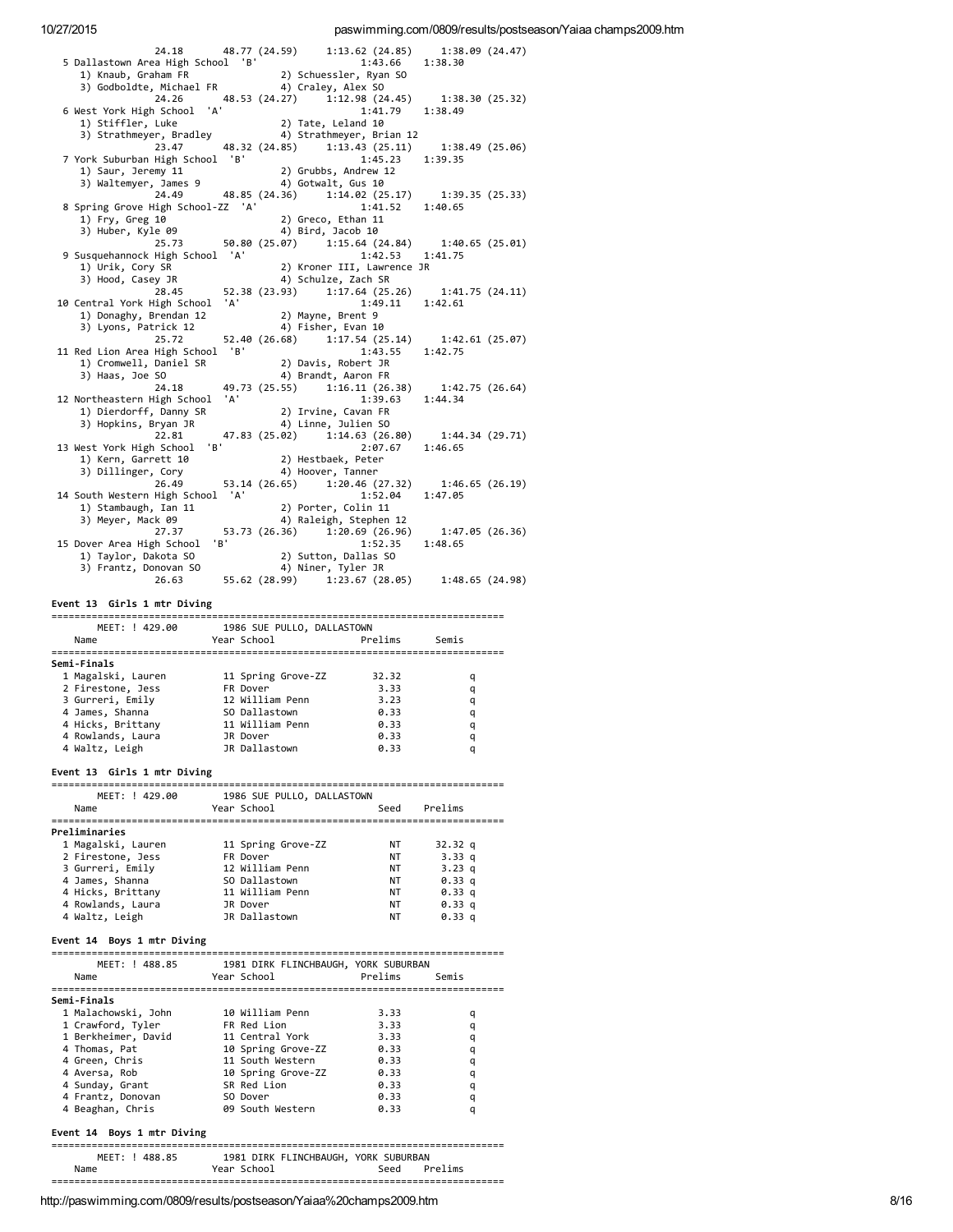| Preliminaries       |                    |           |                   |
|---------------------|--------------------|-----------|-------------------|
| 1 Malachowski, John | 10 William Penn    | NΤ        | 3.33q             |
| 1 Crawford, Tyler   | FR Red Lion        | NT        | 3.33q             |
| 1 Berkheimer, David | 11 Central York    | NT        | 3.33q             |
| 4 Thomas, Pat       | 10 Spring Grove-ZZ | NT        | 0.33 <sub>q</sub> |
| 4 Green, Chris      | 11 South Western   | <b>NT</b> | 0.33 <sub>q</sub> |
| 4 Aversa, Rob       | 10 Spring Grove-ZZ | <b>NT</b> | 0.33 <sub>q</sub> |
| 4 Sunday, Grant     | SR Red Lion        | NT        | 0.33 <sub>q</sub> |
| 4 Frantz, Donovan   | SO Dover           | NT        | 0.33 <sub>q</sub> |
| 4 Beaghan, Chris    | 09 South Western   | <b>NT</b> | 0.33q             |

#### Event 15 Girls 100 Yard Freestyle

| POOL: * 52.55         | 2009 LAUREN SCHMITTLE, YORK SUBURBAN                                                        |         |         |  |
|-----------------------|---------------------------------------------------------------------------------------------|---------|---------|--|
| MEET: ! 52.48         |                                                                                             |         |         |  |
| LEAGUE: " 51.79       | 1988 ANDREA WENTZEL, DOVER<br>1988 ANDREA WENTZEL, DOVER<br>2005 MICHELE KING, SPRING GROVE |         |         |  |
| Name                  | Year School                                                                                 | Seed    | Finals  |  |
|                       |                                                                                             |         |         |  |
| 1 Schmittle, Lauren   | 12 York Suburban                                                                            | 53.27   | 52.83   |  |
| 25.33                 | 52.83 (27.50)                                                                               |         |         |  |
| 2 Scott, Reyna        | SR Dallastown                                                                               | 55.80   | 54.98   |  |
| 26.52                 | 54.98 (28.46)                                                                               |         |         |  |
| 3 Shearer, Tori       | SR Dallastown                                                                               | 57.63   | 55.87   |  |
| 26.84                 | 55.87 (29.03)                                                                               |         |         |  |
| 4 Flinchbaugh, Jen    | SO Dallastown                                                                               | 55.61   | 55.90   |  |
| 26.91                 | 55.90 (28.99)                                                                               |         |         |  |
| 5 Brown, Julie        | JR Dallastown                                                                               | 55.84   | 56.07   |  |
| 26.65                 | 56.07 (29.42)                                                                               |         |         |  |
| 6 Janosky, Christina  | JR Dover                                                                                    | 56.28   | 56.27   |  |
| 26.85                 | 56.27 (29.42)                                                                               |         |         |  |
| 7 Cable, Chelsea      | 12 Spring Grove-ZZ                                                                          | 55.91   | 56.43   |  |
| 26.67                 | 56.43 (29.76)                                                                               |         |         |  |
| 8 Gilchrist, Julia    | 09 South Western                                                                            | 58.38   | 58.68   |  |
| 28.07                 | 58.68 (30.61)                                                                               |         |         |  |
| 9 Grubbs, MacKenzie   | 10 York Suburban                                                                            | 59.59   | 58.72   |  |
| 28.24                 | 58.72 (30.48)                                                                               |         |         |  |
| 10 Krueger, Aubrey    | 11 South Western                                                                            | 57.87   | 58.75   |  |
| 28.09                 |                                                                                             |         |         |  |
|                       | 58.75 (30.66)                                                                               |         |         |  |
| 11 Rohrbaugh, Carolyn | 12 Spring Grove-ZZ                                                                          | 58.37   | 59.32   |  |
| 27.99                 | 59.32 (31.33)                                                                               |         |         |  |
| 12 Kramer, Elizabeth  | FR Northeastern                                                                             | 59.63   | 59.68   |  |
| 29.01                 | 59.68 (30.67)                                                                               |         |         |  |
| 13 Dacheux, Courtney  | SO Dover                                                                                    | 59.17   | 59.72   |  |
| 28.54                 | 59.72 (31.18)                                                                               |         |         |  |
| 14 Weyant, Kelsey     | JR Northeastern                                                                             | 1:00.93 | 59.84   |  |
| 29.09                 | 59.84 (30.75)                                                                               |         |         |  |
| 15 Shannon, Megan     | 10 South Western                                                                            | 1:00.21 | 59.94   |  |
| 28.23                 | 59.94 (31.71)                                                                               |         |         |  |
| 16 Craver, Nicole     | 10 Spring Grove-ZZ                                                                          | 1:01.27 | 1:00.33 |  |
| 29.08                 | 1:00.33(31.25)                                                                              |         |         |  |
| 17 Gross, Emily       | FR Red Lion                                                                                 | 1:00.41 | 1:00.41 |  |
| 28.81                 | 1:00.41(31.60)                                                                              |         |         |  |
| 18 Strausbaugh, Bri   | 12 Spring Grove-ZZ                                                                          | 58.94   | 1:00.42 |  |
| 28.59                 | 1:00.42(31.83)                                                                              |         |         |  |
| 19 Barlow, Hannah     | 11 Central York                                                                             | 1:00.90 | 1:01.46 |  |
| 29.67                 | 1:01.46 (31.79)                                                                             |         |         |  |
| 20 Ibarra, Brittany   | 12 Central York                                                                             | 59.95   | 1:02.10 |  |
| 29.28                 | 1:02.10(32.82)                                                                              |         |         |  |
| 21 Falvey, Taylor     | William Penn                                                                                | 1:03.21 | 1:03.87 |  |
| 30.28                 | 1:03.87(33.59)                                                                              |         |         |  |
| 22 Milway, Samantha   | SO Susquehannock                                                                            | 1:06.00 | 1:04.21 |  |
| 29.87                 | 1:04.21(34.34)                                                                              |         |         |  |
| 23 Smith, Marie       | West York                                                                                   | 1:13.19 | 1:08.45 |  |
| 31.60                 | 1:08.45(36.85)                                                                              |         |         |  |
| 24 Wentz, Tasha       | SR New Oxford                                                                               | 1:09.59 | 1:09.69 |  |
| 34.13                 | 1:09.69(35.56)                                                                              |         |         |  |

#### Event 16 Boys 100 Yard Freestyle

| POOL: * 46.40      | 2009 KEVIN MARSTELLER, YORK SUBURBAN |                |
|--------------------|--------------------------------------|----------------|
| MEET: ! 46.40      | 2009 KEVIN MARSTELLER, YORK SUBURBAN |                |
| LEAGUE: " 46.40    | 2009 KEVIN MARSTELLAR, YORK SUBURBAN |                |
| Name               | Year School                          | Seed<br>Finals |
|                    |                                      |                |
| 1 Appleby, Ben     | 12 York Suburban                     | 48.80<br>47.45 |
| 22.56              | 47.45 (24.89)                        |                |
| 2 Cashman, Stephen | SR Dover                             | 50.46<br>50.03 |
| 23.57              | 50.03 (26.46)                        |                |
| 3 Dierdorff, Danny | SR Northeastern                      | 52.56<br>50.52 |
| 24.01              | 50.52 (26.51)                        |                |
| 4 Shannon, Patrick | 11 South Western                     | 51.47<br>51.28 |
| 24.36              | 51.28 (26.92)                        |                |
| 5 Hassinger, Ben   | 10 York Suburban                     | 53.11<br>51.54 |
| 24.81              | 51.54 (26.73)                        |                |
| 6 Bankert, Chris   | 11 Spring Grove-ZZ                   | 52.27<br>52.15 |
| 24.38              | 52.15 (27.77)                        |                |
| 7 Knaub, Graham    | FR Dallastown                        | 53.55<br>52.38 |
| 25.14              | 52.38 (27.24)                        |                |
| 8 Blystone, Seth   | SO New Oxford                        | 55.43<br>52.79 |
| 24.75              | 52.79 (28.04)                        |                |
| 9 Cromwell, Daniel | SR Red Lion                          | 53.44<br>53.11 |
| 25.00              | 53.11(28.11)                         |                |
| 10 O'Keeffe, Kyle  | 12 South Western                     | 53.81<br>53.30 |
| 25.68              | 53.30 (27.62)                        |                |
| 11 Schulze, Zach   | SR Susquehannock                     | 55.29<br>53.71 |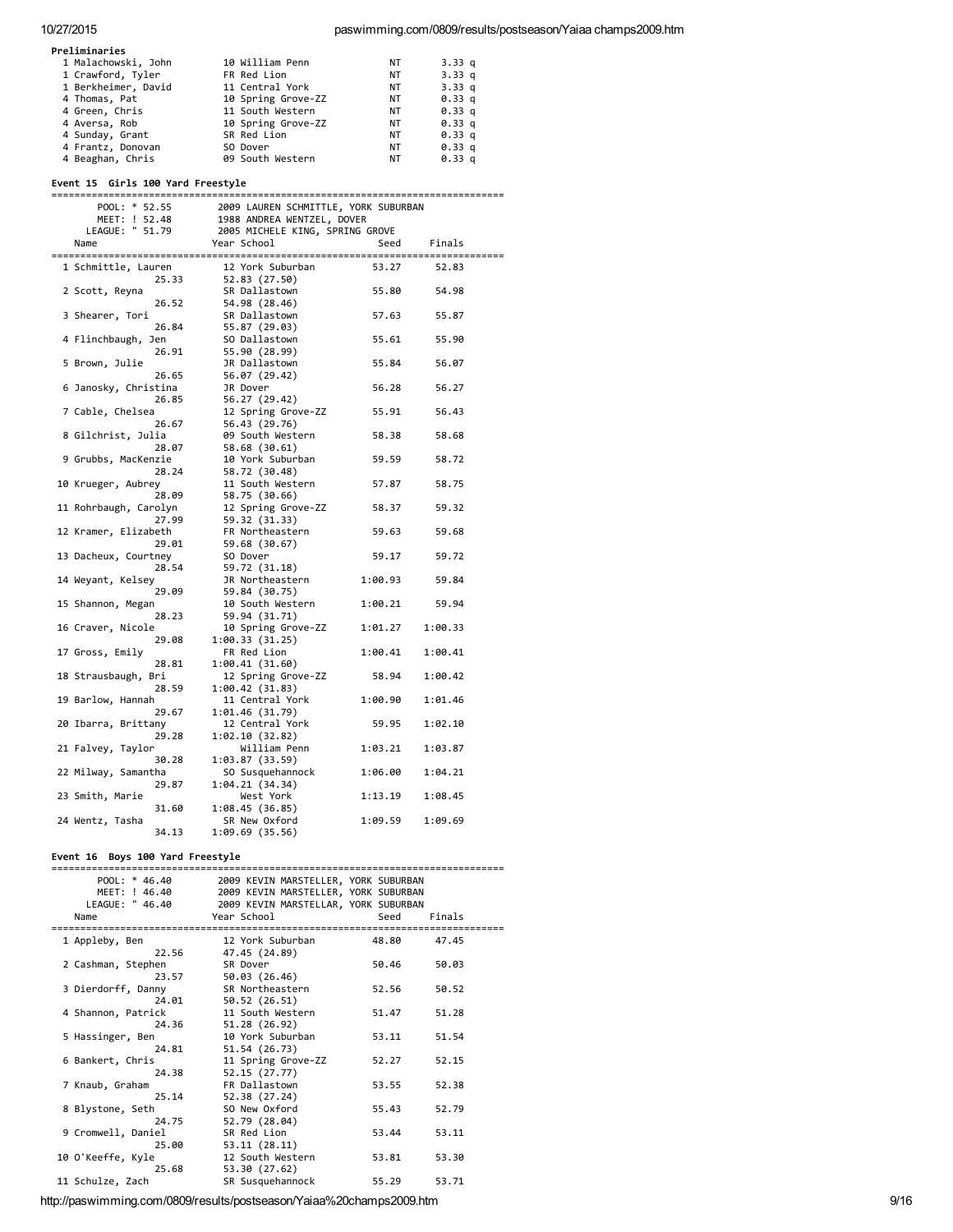| 25.87                 | 53.71 (27.84)      |         |         |
|-----------------------|--------------------|---------|---------|
| 12 Geesey, Justin     | JR Dover           | 54.55   | 53.90   |
| 25.47                 | 53.90 (28.43)      |         |         |
| 13 Miller, Cory       | JR Red Lion        | 54.70   | 53.92   |
| 25.76                 | 53.92 (28.16)      |         |         |
| 14 Godboldte, Michael | FR Dallastown      | 55.78   | 54.64   |
| 1:21.45               | $54.64$ ()         |         |         |
| 15 Eberly, Kyle       | JR Red Lion        | 54.45   | 54.77   |
| 26.09                 | 54.77 (28.68)      |         |         |
| 16 Coyle, Brent       | 12 Central York    | 55.01   | 54.79   |
| 25.66                 | 54.79 (29.13)      |         |         |
| 17 Linne, Julien      | SO Northeastern    | 55.42   | 55.05   |
| 26.29                 | 55.05 (28.76)      |         |         |
| 18 Krueger, Zachary   | 12 South Western   | 56.47   | 55.09   |
| 1:21.80               | 55.09()            |         |         |
| 19 Bird, Jacob        | 10 Spring Grove-ZZ | 55.67   | 57.41   |
| 1:52.62               | 57.41()            |         |         |
| 20 Fry, Greg          | 10 Spring Grove-ZZ | 57.81   | 57.45   |
| 1:22.09               | 57.45 ()           |         |         |
| 21 Hoover, Tanner     | West York          | 1:01.13 | 59.50   |
| 27.67                 | 59.50 (31.83)      |         |         |
| 22 Bentzel, Cody      | FR Dallastown      | 1:02.26 | 59.72   |
| 28.36                 | 59.72 (31.36)      |         |         |
| 23 Fogleman, Jonathon | 10 William Penn    | 1:00.75 | 1:00.59 |
| 1:23.04               | 1:00.59()          |         |         |
| 24 Waclo, Austin      | SO Dallastown      | 59.62   | 1:00.95 |
| 1:23.80               | 1:00.95()          |         |         |
| 25 Morris, Lee        | SR Susquehannock   | 1:03.70 | 1:01.93 |
| 29.29                 | 1:01.93(32.64)     |         |         |

# Event 17 Girls 500 Yard Freestyle

|                                                                    | POOL: * 5:11.04 2009 CHRISTINE HAMMOND, SUSQUEHANNOCK<br>MEET: ! 5:02.23 1988 BECKY KRONE, DOVER<br>LEAGUE: " 5:02.23 1988 BECKY KRONE, DOVER<br>Vear School Seed Fir                                                                  |                                                                                                                             |
|--------------------------------------------------------------------|----------------------------------------------------------------------------------------------------------------------------------------------------------------------------------------------------------------------------------------|-----------------------------------------------------------------------------------------------------------------------------|
|                                                                    |                                                                                                                                                                                                                                        |                                                                                                                             |
|                                                                    |                                                                                                                                                                                                                                        |                                                                                                                             |
| Name                                                               |                                                                                                                                                                                                                                        | Seed Finals                                                                                                                 |
|                                                                    |                                                                                                                                                                                                                                        |                                                                                                                             |
|                                                                    | 1 Hammond, Christine FR Susquehannock 5:15.03 5:11.04*<br>27.62 57.40 (29.78) 1:28.26 (30.86) 1:59.57 (31.31)<br>2:31.15 (31.58) 3:03.01 (31.86) 3:35.10 (32.09) 4:07.11 (32.01)<br>4:39.13 (32.02) 5:11.04 (31.91)<br>2 Bixler, Carol |                                                                                                                             |
|                                                                    |                                                                                                                                                                                                                                        |                                                                                                                             |
|                                                                    |                                                                                                                                                                                                                                        |                                                                                                                             |
|                                                                    |                                                                                                                                                                                                                                        |                                                                                                                             |
|                                                                    |                                                                                                                                                                                                                                        |                                                                                                                             |
|                                                                    |                                                                                                                                                                                                                                        |                                                                                                                             |
|                                                                    |                                                                                                                                                                                                                                        |                                                                                                                             |
|                                                                    |                                                                                                                                                                                                                                        |                                                                                                                             |
| 3 Yohe, Tara                                                       | 10 William Penn                                                                                                                                                                                                                        | 5:18.35 5:16.60                                                                                                             |
| 28.16                                                              | 59.39 (31.23)                                                                                                                                                                                                                          |                                                                                                                             |
| 2:35.59 (32.07)                                                    | 3:07.98 (32.39)                                                                                                                                                                                                                        | $\begin{array}{lll} 1:31.49 & (32.10) & \quad 2:03.52 & (32.03) \\ 3:40.51 & (32.53) & \quad 4:13.07 & (32.56) \end{array}$ |
| 4:45.22 (32.15)                                                    | 5:16.60(31.38)                                                                                                                                                                                                                         |                                                                                                                             |
| 4 Triggs, Katherine                                                | 9 York Suburban                                                                                                                                                                                                                        | 5:24.57 5:29.85                                                                                                             |
| 28.55                                                              | $1:00.45$ (31.90) $1:33.54$ (33.09) $2:07.10$ (33.56)<br>3:15.45 (34.21) 3:50.18 (34.73) $4:24.11$ (33.93)<br>5:29.85 (32.18)                                                                                                          |                                                                                                                             |
| 2:41.24(34.14)                                                     |                                                                                                                                                                                                                                        |                                                                                                                             |
| 4:57.67 (33.56)                                                    | 5:29.85(32.18)                                                                                                                                                                                                                         |                                                                                                                             |
| 5 Bentz, Jenna                                                     | 12 York Suburban 5:35.49 5:30.10                                                                                                                                                                                                       |                                                                                                                             |
| 30.33                                                              | 1:04.27(33.94)                                                                                                                                                                                                                         |                                                                                                                             |
| 2:44.90 (33.77)                                                    | 3:18.47(33.57)                                                                                                                                                                                                                         | $\begin{array}{lll} 1:37.88 & (33.61) & 2:11.13 & (33.25) \\ 3:52.02 & (33.55) & 4:25.27 & (33.25) \end{array}$             |
| 4:58.72 (33.45)                                                    | 5:30.10(31.38)                                                                                                                                                                                                                         |                                                                                                                             |
| 6 Buchanan, Rachel                                                 | 12 York Suburban                                                                                                                                                                                                                       | 5:36.37 5:30.28                                                                                                             |
| 29.56                                                              | 1:03.07(33.51)                                                                                                                                                                                                                         |                                                                                                                             |
| 2:44.59 (33.98)                                                    | 3:18.49(33.90)                                                                                                                                                                                                                         | $\begin{array}{lll} 1:36.84 & (33.77) & \quad 2:10.61 & (33.77) \\ 3:51.79 & (33.30) & \quad 4:25.27 & (33.48) \end{array}$ |
| 4:58.46 (33.19)                                                    | 5:30.28(31.82)                                                                                                                                                                                                                         |                                                                                                                             |
| 7 Miller, Laura                                                    | SO Dallastown                                                                                                                                                                                                                          | 5:36.32 5:33.83                                                                                                             |
| 30.29                                                              | 1:03.12 (32.83)                                                                                                                                                                                                                        |                                                                                                                             |
| 2:45.44(33.92)                                                     | 3:19.46(34.02)                                                                                                                                                                                                                         | 1:37.20 (34.08) 2:11.52 (34.32)<br>3:53.88 (34.42) 4:27.97 (34.09)                                                          |
| 5:01.50(33.53)                                                     | 5:33.83(32.33)                                                                                                                                                                                                                         |                                                                                                                             |
| 8 O'Connor, Shelley                                                | SO Dallastown                                                                                                                                                                                                                          | 5:42.69 5:37.83                                                                                                             |
| 29.40                                                              | 1:02.48(33.08)                                                                                                                                                                                                                         | 1:36.60 (34.12) 2:11.30 (34.70)<br>3:57.17 (35.61) 4:32.21 (35.04)                                                          |
| 2:46.18(34.88)                                                     | 3:21.56(35.38)                                                                                                                                                                                                                         |                                                                                                                             |
| 5:05.56 (33.35)                                                    | 5:37.83 (32.27)                                                                                                                                                                                                                        |                                                                                                                             |
| 9 Coyle, Jan                                                       | 11 York Suburban                                                                                                                                                                                                                       | 5:38.99 5:39.63                                                                                                             |
| 31.38                                                              | 1:04.65(33.27)                                                                                                                                                                                                                         | 1:38.72 (34.07) 2:13.07 (34.35)<br>3:56.85 (34.68) 4:31.36 (34.51)                                                          |
| 2:47.24(34.17)                                                     | 3:22.17(34.93)                                                                                                                                                                                                                         |                                                                                                                             |
| 5:06.02(34.66)                                                     | 5:39.63(33.61)                                                                                                                                                                                                                         |                                                                                                                             |
| 9 Boeckel, Whitney                                                 | 10 Spring Grove-ZZ 5:42.89 5:39.63                                                                                                                                                                                                     |                                                                                                                             |
| 30.13                                                              | $\begin{array}{lllll} 1: & 03.53 & (33.40) & 1: & 38.45 & (34.92) & 2: & 13.82 & (35.37) \\ 3: & 23.59 & (34.95) & 3: & 58.28 & (34.69) & 4: & 33.08 & (34.80) \end{array}$                                                            |                                                                                                                             |
| 2:48.64(34.82)                                                     |                                                                                                                                                                                                                                        |                                                                                                                             |
| 5:07.38 (34.30)                                                    | 5:39.63(32.25)                                                                                                                                                                                                                         |                                                                                                                             |
| 11 Zartman, Kristen                                                | 12 South Western 5:44.87 5:40.60                                                                                                                                                                                                       |                                                                                                                             |
| 29.65                                                              | 1:03.18(33.53)                                                                                                                                                                                                                         | 1:37.97 (34.79) 2:13.43 (35.46)<br>3:59.41 (35.50) 4:34.26 (34.85)                                                          |
| 2:48.59(35.16)                                                     | 3:23.91(35.32)                                                                                                                                                                                                                         |                                                                                                                             |
| 5:08.77(34.51)                                                     | 5:40.60(31.83)                                                                                                                                                                                                                         |                                                                                                                             |
| 12 Mummert, Karli                                                  | 09 Spring Grove-ZZ 6:00.72 5:49.72                                                                                                                                                                                                     |                                                                                                                             |
| 30.57                                                              | 1:05.14(34.57)                                                                                                                                                                                                                         | 1:40.51 (35.37) 2:16.70 (36.19)<br>4:04.85 (35.90) 4:40.27 (35.42)                                                          |
| 2:53.39 (36.69)                                                    | 3:28.95(35.56)                                                                                                                                                                                                                         |                                                                                                                             |
| 5:15.86 (35.59)                                                    | 5:49.72(33.86)                                                                                                                                                                                                                         |                                                                                                                             |
| 13 McCurdy, Morgan                                                 | 5:49.72 5:31.41<br>FR Northeastern 5:49.72 5:31.41<br>1:83.86 (33.61) 1:38.79 (34.93) 2:14.12 (35.33)<br>3:26.43 (36.68) 4:03.36 (36.93) 4:40.20 (36.84)                                                                               |                                                                                                                             |
| 30.25                                                              |                                                                                                                                                                                                                                        |                                                                                                                             |
| 2:49.75 (35.63)                                                    |                                                                                                                                                                                                                                        |                                                                                                                             |
| 5:17.04(36.84)                                                     |                                                                                                                                                                                                                                        |                                                                                                                             |
| 14 Bartha, Teddie                                                  | SO Dallastown                                                                                                                                                                                                                          | 5:54.11 5:51.29                                                                                                             |
| 30.82                                                              | 1:04.67 (33.85)                                                                                                                                                                                                                        |                                                                                                                             |
|                                                                    | 3:27.45(36.19)                                                                                                                                                                                                                         | $1:39.81$ (35.14) $2:15.47$ (35.66)<br>$4:03.89$ (36.44) $4:40.46$ (36.57)                                                  |
| 2:51.26 (35.79) 3:27.45 (36.19)<br>5:16.51 (36.05) 5:51.29 (34.78) |                                                                                                                                                                                                                                        |                                                                                                                             |
| 15 Sechrist, Julia                                                 | 5:57.10 6:01.68<br>JR Northeastern                                                                                                                                                                                                     |                                                                                                                             |
| 31.24                                                              | 1:42.61(36.42)<br>1:06.19 (34.95)                                                                                                                                                                                                      | 2:19.73 (37.12)                                                                                                             |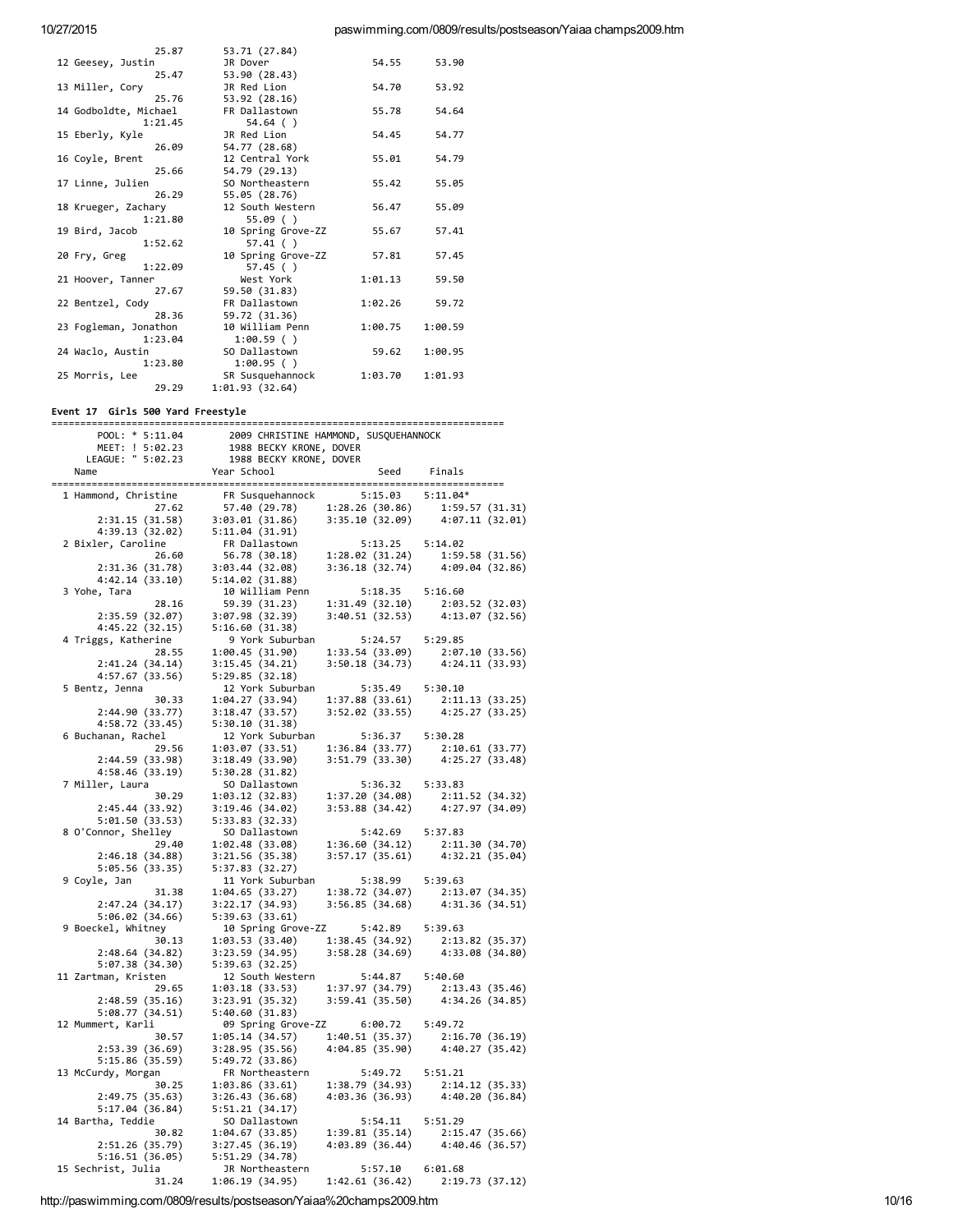#### paswimming.com/0809/results/postseason/Yaiaa champs2009.htm

| 2:56.56(36.83)         | 3:33.65 (37.09)  |                     | 4:11.54 (37.89) 4:49.08 (37.54)   |
|------------------------|------------------|---------------------|-----------------------------------|
| 5:25.96(36.88)         | 6:01.68(35.72)   |                     |                                   |
| 16 Farley, Allison     | 12 South Western | $6:07.58$ $6:03.18$ |                                   |
| 31.85                  | 1:07.06(35.21)   |                     | 1:43.32 (36.26) 2:20.49 (37.17)   |
| 2:57.87(37.38)         | 3:35.45 (37.58)  | 4:13.01(37.56)      | 4:50.73 (37.72)                   |
| 5:28.09(37.36)         | 6:03.18(35.09)   |                     |                                   |
| 17 Dolan, Brittany     | SR Northeastern  | 5:57.50 6:05.63     |                                   |
| 31.14                  | 1:05.66 (34.52)  |                     | 1:42.08 (36.42) 2:19.62 (37.54)   |
| 2:57.15(37.53)         | 3:35.32(38.17)   |                     | 4:13.45 (38.13) 4:51.90 (38.45)   |
| 5:29.80 (37.90)        | 6:05.63(35.83)   |                     |                                   |
| 18 Thomas, Sarah       | FR Red Lion      | $6:08.20$ $6:12.16$ |                                   |
| 31.10                  | 1:06.16(35.06)   | 1:41.74 (35.58)     | 2:18.18(36.44)                    |
| 2:55.53(37.35)         | 3:33.52 (37.99)  |                     | 4:12.69 (39.17) 4:52.63 (39.94)   |
| 5:33.43(40.80)         | 6:12.16(38.73)   |                     |                                   |
| 19 Traband, Hollye     | SR New Oxford    | $6:07.11$ $6:13.28$ |                                   |
| 31.31                  | 1:06.81(35.50)   | 1:43.72 (36.91)     | 2:21.20 (37.48)                   |
| 2:59.49 (38.29)        | 3:38.02(38.53)   |                     | 4:17.47 (39.45) 4:56.83 (39.36)   |
| 5:35.77 (38.94)        | 6:13.28(37.51)   |                     |                                   |
| 20 Sudano, Kaci        | JR Dover         | $6:23.82$ $6:28.13$ |                                   |
| 32.83                  | 1:10.31(37.48)   |                     | $1:49.80(39.49)$ $2:28.89(39.09)$ |
| 3:09.08(40.19)         | 3:49.40 (40.32)  |                     | 4:30.15 (40.75) 5:10.88 (40.73)   |
| 5:50.76(39.88)         | 6:28.13(37.37)   |                     |                                   |
| 21 Stoltzfus, Samantha | 10 Central York  | $6:32.54$ $6:31.30$ |                                   |
| 34.21                  | 1:11.79 (37.58)  | 1:50.98(39.19)      | 2:31.31(40.33)                    |
| 3:12.31(41.00)         | 3:52.99(40.68)   | 4:33.74 (40.75)     | 5:14.78(41.04)                    |
| 5:54.70 (39.92)        | 6:31.30(36.60)   |                     |                                   |
| 22 Coligan, Hannah     | 11 Central York  | $6:34.04$ $6:35.09$ |                                   |
| 34.33                  | 1:12.12(37.79)   |                     | 1:52.09 (39.97) 2:32.96 (40.87)   |
| 3:13.69(40.73)         | 3:53.58 (39.89)  |                     | 4:34.73 (41.15) 5:15.13 (40.40)   |
| 5:55.35(40.22)         | 6:35.09(39.74)   |                     |                                   |
| 23 Fuhrman, Julie      | FR Red Lion      | $6:43.59$ $6:39.11$ |                                   |
| 34.20                  | 1:11.32(37.12)   | 1:50.30(38.98)      | 2:30.10 (39.80)                   |
| 3:11.31(41.21)         | 3:52.44(41.13)   | 4:34.77(42.33)      | 5:16.89(42.12)                    |
| 5:58.49(41.60)         | 6:39.11(40.62)   |                     |                                   |
| 24 Corbett, Jasmine    | 11 West York     | 7:25.18 7:44.91     |                                   |
| 38.63                  | 1:22.05(43.42)   |                     | 2:08.04 (45.99) 2:55.40 (47.36)   |
| 3:42.76(47.36)         | 4:30.63(47.87)   |                     | 5:18.97 (48.34) 6:07.80 (48.83)   |
| 6:56.76(48.96)         | 7:44.91 (48.15)  |                     |                                   |
|                        |                  |                     |                                   |

#### Event 18 Boys 500 Yard Freestyle

| =========               |                                                                                                                                                        |                      |                                                                                                                 |  |  |
|-------------------------|--------------------------------------------------------------------------------------------------------------------------------------------------------|----------------------|-----------------------------------------------------------------------------------------------------------------|--|--|
| POOL: * 4:48.67         | 2009 ERIC NAYLOR, DOVER                                                                                                                                |                      |                                                                                                                 |  |  |
| MEET: ! 4:40.63         | 2006 ZACH PHILLIPS, SUSQUEHANNOCK                                                                                                                      |                      |                                                                                                                 |  |  |
| LEAGUE: " 4:40.38       | 1982 DON BERGER, YORK SUBURBAN                                                                                                                         |                      |                                                                                                                 |  |  |
| Name                    | Year School                                                                                                                                            | Seed                 | Finals                                                                                                          |  |  |
| 1 Naylor, Eric          | SR Dover                                                                                                                                               | $4:47.69$ $4:48.67*$ |                                                                                                                 |  |  |
| 25.24                   |                                                                                                                                                        |                      |                                                                                                                 |  |  |
| 2:20.10(29.55)          | $\begin{array}{cccc} 52.85 & (27.61) & 1:21.33 & (28.48) & 1:50.55 & (29.22) \\ 2:49.69 & (29.59) & 3:19.54 & (29.85) & 3:49.56 & (30.02) \end{array}$ |                      |                                                                                                                 |  |  |
| 4:19.46 (29.90)         | 4:48.67(29.21)                                                                                                                                         |                      |                                                                                                                 |  |  |
|                         |                                                                                                                                                        |                      |                                                                                                                 |  |  |
| 2 Paine, Scott          | SR Dallastown                                                                                                                                          | $4:57.63$ $4:55.92$  |                                                                                                                 |  |  |
| 25.00                   | 53.01 (28.01)                                                                                                                                          | 1:22.56 (29.55)      | 1:52.74 (30.18)                                                                                                 |  |  |
| 2:23.17 (30.43)         | 2:53.58(30.41)                                                                                                                                         |                      | 3:24.20 (30.62) 3:55.24 (31.04)                                                                                 |  |  |
| 4:25.95 (30.71)         | 4:55.92 (29.97)                                                                                                                                        |                      |                                                                                                                 |  |  |
| 3 Kruper, Ian           | 12 York Suburban                                                                                                                                       | 5:06.01 5:00.15      |                                                                                                                 |  |  |
| 25.85                   | 54.33 (28.48)                                                                                                                                          | 1:23.75(29.42)       | 1:53.47 (29.72)                                                                                                 |  |  |
| 2:23.51(30.04)          | 2:54.60(31.09)                                                                                                                                         |                      | $3:26.37(31.77)$ $3:58.23(31.86)$                                                                               |  |  |
| 4:30.13 (31.90)         | 5:00.15(30.02)                                                                                                                                         |                      |                                                                                                                 |  |  |
| 4 Shaffer, Brandon      | 10 South Western                                                                                                                                       | 5:05.74              | 5:06.42                                                                                                         |  |  |
| 26.36                   | 56.13 (29.77)                                                                                                                                          | 1:26.56 (30.43)      | 1:57.96 (31.40)                                                                                                 |  |  |
| 2:29.48(31.52)          | 3:00.89(31.41)                                                                                                                                         |                      | 3:32.72 (31.83) 4:04.26 (31.54)                                                                                 |  |  |
| 4:35.42 (31.16)         | 5:06.42(31.00)                                                                                                                                         |                      |                                                                                                                 |  |  |
| 5 Grubbs, Andrew        | 12 York Suburban                                                                                                                                       | 5:20.01              | 5:08.12                                                                                                         |  |  |
| 27.43                   | 57.01 (29.58)                                                                                                                                          |                      | 1:27.92 (30.91) 1:59.11 (31.19)                                                                                 |  |  |
| 2:30.53(31.42)          | 3:02.25(31.72)                                                                                                                                         |                      | $3:33.70$ $(31.45)$ $4:05.53$ $(31.83)$                                                                         |  |  |
| 4:37.58 (32.05)         | 5:08.12(30.54)                                                                                                                                         |                      |                                                                                                                 |  |  |
| 6 Pandelidis, Alex      | JR Dallastown                                                                                                                                          | 5:11.69 5:08.33      |                                                                                                                 |  |  |
| 26.73                   | 56.79 (30.06)                                                                                                                                          |                      | 1:27.65 (30.86) 1:58.61 (30.96)<br>3:33.39 (31.94) 4:05.63 (32.24)                                              |  |  |
| 2:29.92(31.31)          | 3:01.45(31.53)                                                                                                                                         |                      | 4:05.63 (32.24)                                                                                                 |  |  |
| 4:37.66 (32.03)         | 5:08.33(30.67)                                                                                                                                         |                      |                                                                                                                 |  |  |
| 7 Mallorey, Karl        | FR Dover                                                                                                                                               | 5:18.05              | 5:16.36                                                                                                         |  |  |
| 27.29                   | 57.35 (30.06)                                                                                                                                          | 1:29.12 (31.77)      | 2:01.33 (32.21)                                                                                                 |  |  |
| 2:34.15(32.82)          | 3:06.63(32.48)                                                                                                                                         |                      | $3:39.48(32.85)$ $4:12.08(32.60)$                                                                               |  |  |
| 4:44.71(32.63)          | 5:16.36(31.65)                                                                                                                                         |                      |                                                                                                                 |  |  |
| 8 Schuessler, Ryan      | SO Dallastown                                                                                                                                          | 5:29.26              | 5:18.78                                                                                                         |  |  |
| 27.73                   | 57.83 (30.10)                                                                                                                                          |                      | 1:28.28 (30.45) 1:59.36 (31.08)<br>3:36.78 (33.25) 4:11.15 (34.37)                                              |  |  |
| 2:31.05(31.69)          | 3:03.53(32.48)                                                                                                                                         |                      |                                                                                                                 |  |  |
| 4:45.56 (34.41)         | 5:18.78(33.22)                                                                                                                                         |                      |                                                                                                                 |  |  |
| 9 Kinard, Caleb         | JR Dallastown                                                                                                                                          | 5:26.56              | 5:22.29                                                                                                         |  |  |
| 27.94                   | 58.25 (30.31)                                                                                                                                          |                      | $\begin{array}{lll} 1:29.37 & (31.12) & 2:01.16 & (31.79) \\ 3:41.12 & (33.78) & 4:15.25 & (34.13) \end{array}$ |  |  |
| 2:34.01(32.85)          | 3:07.34(33.33)                                                                                                                                         |                      |                                                                                                                 |  |  |
| 4:49.22 (33.97)         | 5:22.29 (33.07)                                                                                                                                        |                      |                                                                                                                 |  |  |
| 10 Kroner III, Lawrence | JR Susquehannock                                                                                                                                       | 5:23.09              | 5:23.94                                                                                                         |  |  |
| 27.69                   | 58.86 (31.17)                                                                                                                                          |                      |                                                                                                                 |  |  |
| 2:37.36 (33.47)         | 3:11.15(33.79)                                                                                                                                         |                      | 1:31.12 (32.26) 2:03.89 (32.77)<br>3:44.86 (33.71) 4:18.13 (33.27)                                              |  |  |
| 4:51.46 (33.33)         | 5:23.94(32.48)                                                                                                                                         |                      |                                                                                                                 |  |  |
| 11 Druck, Michael       | SR Red Lion                                                                                                                                            | 5:33.09              | 5:26.03                                                                                                         |  |  |
| 27.73                   | 58.60 (30.87)                                                                                                                                          | 1:30.39 (31.79)      | 2:02.87 (32.48)                                                                                                 |  |  |
| 2:36.32(33.45)          | 3:10.47(34.15)                                                                                                                                         |                      | 3:44.79 (34.32) 4:18.87 (34.08)                                                                                 |  |  |
| 4:53.00 (34.13)         | 5:26.03(33.03)                                                                                                                                         |                      |                                                                                                                 |  |  |
| 12 Greco, Ethan         | 11 Spring Grove-ZZ                                                                                                                                     | 5:31.03              | 5:30.42                                                                                                         |  |  |
| 28.59                   | 1:00.27(31.68)                                                                                                                                         |                      |                                                                                                                 |  |  |
| 2:41.02(34.01)          | 3:15.04(34.02)                                                                                                                                         |                      | 1:33.36 (33.09) 2:07.01 (33.65)<br>3:49.44 (34.40) 4:22.90 (33.46)                                              |  |  |
| 4:56.86 (33.96)         | 5:30.42(33.56)                                                                                                                                         |                      |                                                                                                                 |  |  |
| 13 Gotwalt, Gus         | 10 York Suburban                                                                                                                                       | 5:31.06              | 5:31.41                                                                                                         |  |  |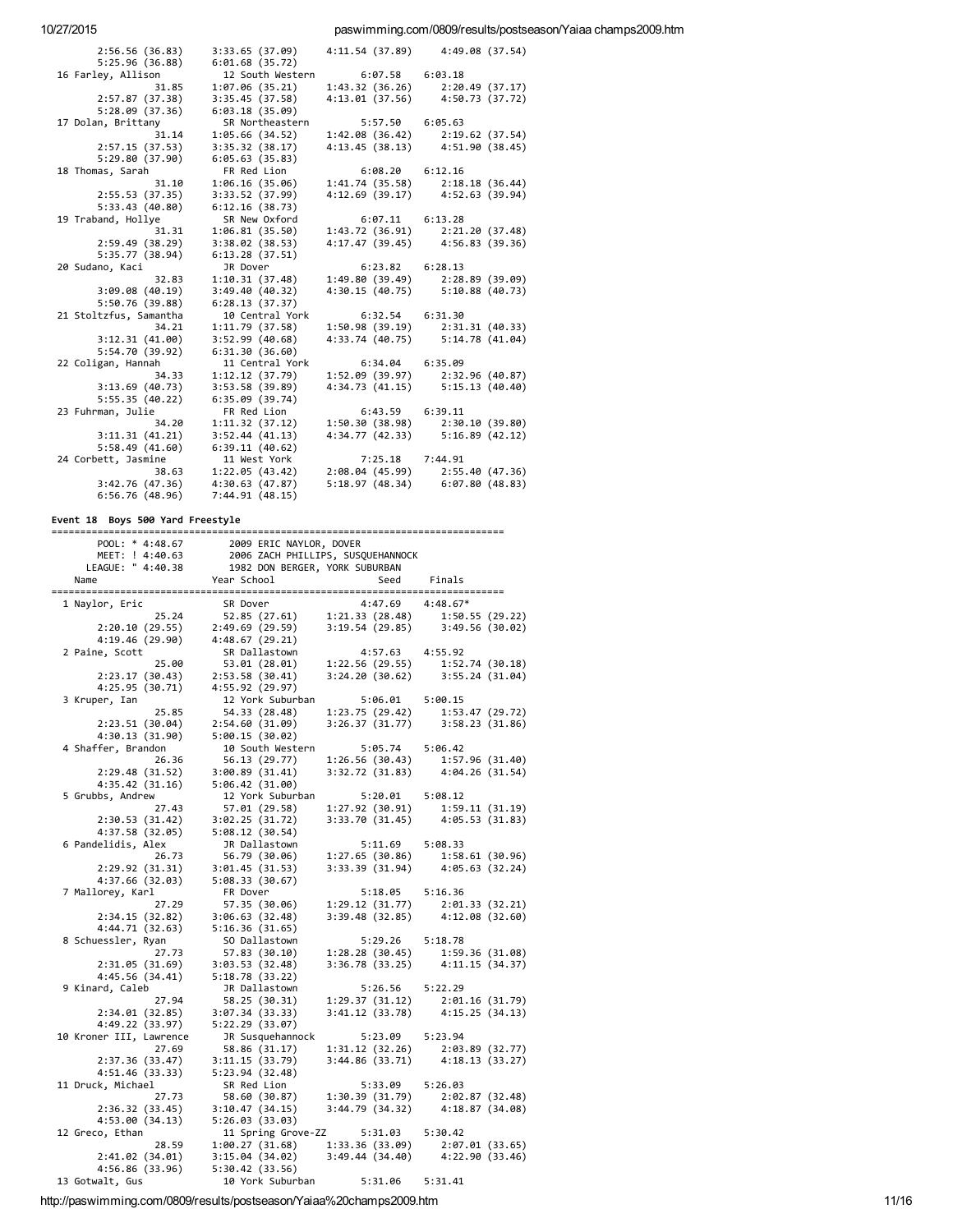#### paswimming.com/0809/results/postseason/Yaiaa champs2009.htm

| 29.03                   | 1:00.84(31.81)           | 1:33.82 (32.98)                    | 2:07.85(34.03)                                  |
|-------------------------|--------------------------|------------------------------------|-------------------------------------------------|
| 2:41.48(33.63)          | 3:16.09(34.61)           | 3:50.60(34.51)                     | 4:25.14(34.54)                                  |
| 4:59.17 (34.03)         | 5:31.41(32.24)           |                                    |                                                 |
| 14 Lyons, Patrick       | 12 Central York          | 5:55.56 5:44.67                    |                                                 |
| 28.52                   | 1:00.55(32.03)           | 1:34.22 (33.67)                    | 2:09.06(34.84)                                  |
| 2:44.53 (35.47)         | 3:20.49(35.96)           |                                    | $3:56.14$ (35.65) $4:32.37$ (36.23)             |
| 5:08.88(36.51)          | 5:44.67(35.79)           |                                    |                                                 |
| 15 Irvine, Cavan        | FR Northeastern          | 5:39.19 5:51.26                    |                                                 |
| 28.48                   | 1:00.93(32.45)           | 1:35.35(34.42)                     | 2:11.43(36.08)                                  |
| 2:48.07(36.64)          | 3:25.21(37.14)           |                                    | 4:01.94 (36.73) 4:38.78 (36.84)                 |
| 5:15.54(36.76)          | 5:51.26(35.72)           |                                    |                                                 |
| 16 Brandt, Aaron        | FR Red Lion              | $6:10.03$ $5:56.14$                |                                                 |
| 29.73                   |                          |                                    | 1:03.79 (34.06) 1:39.22 (35.43) 2:15.38 (36.16) |
| 2:52.39 (37.01)         | 3:29.28(36.89)           |                                    | 4:06.76 (37.48) 4:44.79 (38.03)                 |
| 5:23.05(38.26)          | 5:56.14(33.09)           |                                    |                                                 |
| 17 LeVault, Jackson     |                          | 12 Spring Grove-ZZ 6:36.41 6:15.86 |                                                 |
| 30.01                   | 1:04.24(34.23)           | 1:41.58 (37.34)                    | 2:20.25(38.67)                                  |
| 2:59.26(39.01)          | 3:39.45(40.19)           |                                    | 4:19.72 (40.27) 4:59.96 (40.24)                 |
| 5:39.19(39.23)          | 6:15.86(36.67)           |                                    |                                                 |
|                         | 09 William Penn          | $6:08.90$ $6:17.46$                |                                                 |
| 18 Brown, Luke<br>30.40 |                          |                                    |                                                 |
|                         | 1:06.59(36.19)           | 1:45.02 (38.43)                    | 2:24.45(39.43)                                  |
| 3:03.62(39.17)          | 3:43.83(40.21)           | 4:23.14 (39.31)                    | 5:03.31(40.17)                                  |
| 5:41.40(38.09)          | 6:17.46(36.06)           |                                    |                                                 |
| 19 Niner, Tyler         | JR Dover                 | 6:34.78 6:30.92                    |                                                 |
| 32.08                   | 1:08.42(36.34)           | 1:47.81 (39.39)                    | 2:27.71 (39.90)                                 |
| 3:08.63(40.92)          | 3:49.75(41.12)           |                                    | 4:30.83 (41.08) 5:11.72 (40.89)                 |
| 5:52.56(40.84)          | 6:30.92(38.36)           |                                    |                                                 |
| 20 Sutton, Dallas       | SO Dover                 | 6:34.93 6:37.13                    |                                                 |
| 30.19                   | 1:05.65(35.46)           | 1:44.56 (38.91)                    | 2:25.16(40.60)                                  |
| 3:06.89(41.73)          | 3:48.75(41.86)           | 4:31.34 (42.59)                    | 5:13.81(42.47)                                  |
| 5:55.77(41.96)          | 6:37.13(41.36)           |                                    |                                                 |
| -- Freidhoff, Paul      | SO Susquehannock 6:34.20 |                                    | DQ                                              |
|                         | 32.73 1:08.83 (36.10)    |                                    | $1:47.29(38.46)$ $2:26.37(39.08)$               |
| 3:05.38(39.01)          | 3:44.96(39.58)           | 4:24.70 (39.74)                    | 5:04.06(39.36)                                  |
| 5:42.49 (38.43)         | DQ (38.60)               |                                    |                                                 |

#### Event 19 Girls 100 Yard Backstroke

|  | POOL: * 59.65                    | 2009 MORGAN PFAFF, WILLIAM PENN      |         |         |  |
|--|----------------------------------|--------------------------------------|---------|---------|--|
|  | MEET: ! 59.65                    | 2009 MORGAN PFAFF, WILLIAM PENN      |         |         |  |
|  | LEAGUE: " 59.37                  | 2001 LINDSEY BILLET, YORK SUBURBAN   |         |         |  |
|  | Name                             | Year School                          | Seed    | Finals  |  |
|  | 1 Pfaff, Morgan<br>29.00         | 09 William Penn<br>59.65 (30.65)     | 1:01.96 | 59.65*  |  |
|  | 2 Dvoryak, Kelly<br>29.31        | 10 Central York<br>59.84 (30.53)     | 1:01.16 | 59.84   |  |
|  | 3 Jones, Kelsie<br>29.67         | 12 Spring Grove-ZZ<br>1:01.42(31.75) | 1:01.56 | 1:01.42 |  |
|  | 4 Janosky, Christina<br>30.69    | JR Dover<br>1:03.01 (32.32)          | 1:02.32 | 1:03.01 |  |
|  | 5 Slobodian, Emily<br>30.19      | SR Dallastown<br>1:03.09 (32.90)     | 1:02.55 | 1:03.09 |  |
|  | 6 Danelle, Larissa<br>30.55      | 10 South Western<br>1:04.25 (33.70)  | 1:03.94 | 1:04.25 |  |
|  | 7 Cashman, Christy<br>30.81      | JR Dover<br>1:04.68(33.87)           | 1:04.39 | 1:04.68 |  |
|  | 8 Carberry, Sam<br>31.43         | JR Susquehannock<br>1:04.91(33.48)   | 1:04.88 | 1:04.91 |  |
|  | 9 Boeckel, Whitney<br>31.93      | 10 Spring Grove-ZZ<br>1:05.10(33.17) | 1:05.45 | 1:05.10 |  |
|  | 10 Holzer, Emma<br>32.11         | JR Red Lion<br>1:05.60(33.49)        | 1:05.80 | 1:05.60 |  |
|  | 11 Fritzinger, Julianna<br>31.83 | FR Red Lion<br>1:05.91 (34.08)       | 1:05.56 | 1:05.91 |  |
|  | 12 Hawk, Jessica<br>32.17        | 10 York Suburban<br>1:06.22(34.05)   | 1:07.80 | 1:06.22 |  |
|  | 13 Strathmeyer, Paige<br>31.97   | West York<br>1:06.65(34.68)          | 1:07.01 | 1:06.65 |  |
|  | 14 Brain, Charity<br>32.72       | 09 South Western<br>1:07.83(35.11)   | 1:07.50 | 1:07.83 |  |
|  | 15 Hudish, Becky<br>33.01        | SR Dallastown<br>1:08.94 (35.93)     | 1:09.22 | 1:08.94 |  |
|  | 16 Estes, Sarah<br>33.45         | 9 York Suburban<br>1:09.08(35.63)    | 1:10.05 | 1:09.08 |  |
|  | 17 Raleigh, Kelly<br>33.72       | 09 South Western<br>1:09.70 (35.98)  | 1:10.25 | 1:09.70 |  |
|  | 18 Mummert, Karli<br>33.40       | 09 Spring Grove-ZZ<br>1:10.04(36.64) | 1:09.53 | 1:10.04 |  |
|  | 19 Horner, Lily<br>33.03         | 09 South Western<br>1:10.09 (37.06)  | 1:08.57 | 1:10.09 |  |
|  | 20 Goodling, Amanda<br>35.11     | 9 Central York<br>1:12.44 (37.33)    | 1:13.52 | 1:12.44 |  |
|  | 21 Donado, Abriel<br>34.99       | FR Dallastown<br>1:12.57 (37.58)     | 1:14.73 | 1:12.57 |  |
|  | 22 Matson, Lily<br>36.50         | 10 Central York<br>1:15.59 (39.09)   | 1:14.60 | 1:15.59 |  |
|  | 23 Suders, Hana<br>38.57         | SR Northeastern<br>1:23.36 (44.79)   | 1:22.89 | 1:23.36 |  |
|  | 24 Ruhlman, Kim<br>39.43         | JR New Oxford<br>1:25.93 (46.50)     | 1:24.83 | 1:25.93 |  |
|  | 25 Johnson, Anna<br>44.20        | JR Susquehannock<br>1:34.54 (50.34)  | 1:32.57 | 1:34.54 |  |

Event 20 Boys 100 Yard Backstroke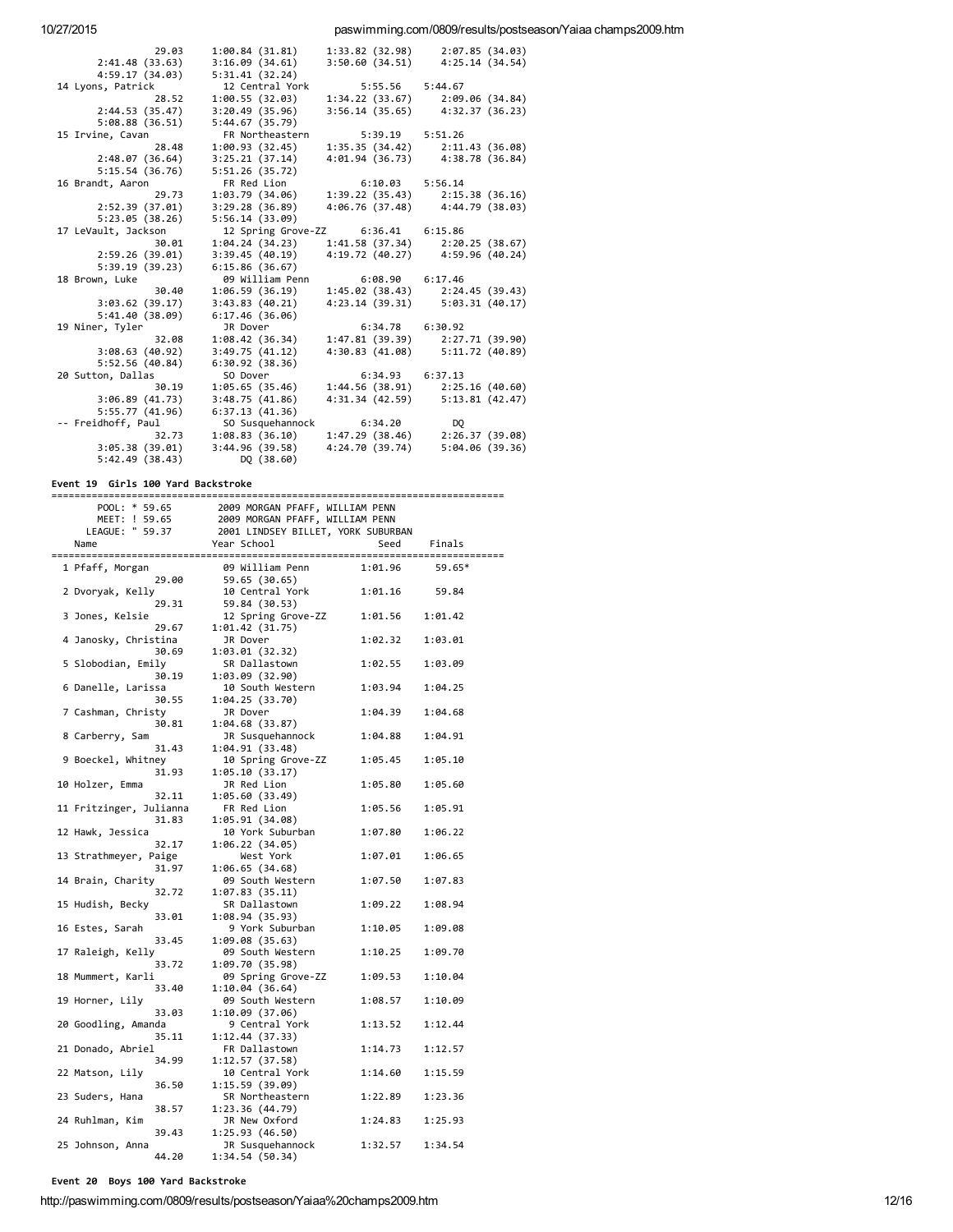# paswimming.com/0809/results/postseason/Yaiaa champs2009.htm

| 2008 KEVIN MARSTELLER, YORK SUBURBAN<br>POOL: * 54.30 |                              |         |         |  |  |
|-------------------------------------------------------|------------------------------|---------|---------|--|--|
| MEET: ! 50.43                                         | 1998 JOSH WEAVER, DALLASTOWN |         |         |  |  |
| LEAGUE: " 50.43                                       | 1998 JOSH WEAVER, DALLASTOWN |         |         |  |  |
| Name                                                  | Year School                  | Seed    | Finals  |  |  |
|                                                       |                              |         |         |  |  |
| 1 Marsteller, Kevin                                   | 12 York Suburban             | 53.76   | 51.59*  |  |  |
| 24.99                                                 | 51.59 (26.60)                |         |         |  |  |
| 2 Strathmeyer, Brian                                  | 12 West York                 | 55.55   | 56.75   |  |  |
| 27.84                                                 | 56.75 (28.91)                |         |         |  |  |
| 3 Shannon, Patrick                                    | 11 South Western             | 58.13   | 58.41   |  |  |
|                                                       |                              |         |         |  |  |
| 28.72                                                 | 58.41 (29.69)                |         |         |  |  |
| 4 Blumhard, Matthew                                   | SO Dallastown                | 1:00.07 | 58.54   |  |  |
| 28.49                                                 | 58.54 (30.05)                |         |         |  |  |
| 5 Cromwell, Daniel                                    | SR Red Lion                  | 1:00.87 | 1:00.18 |  |  |
| 28.55                                                 | 1:00.18(31.63)               |         |         |  |  |
| 6 Tilley, Scott                                       | SO Dover                     | 1:02.84 | 1:00.44 |  |  |
| 29.34                                                 | 1:00.44 (31.10)              |         |         |  |  |
| 7 Kroner III, Lawrence                                | JR Susquehannock             | 1:02.62 | 1:00.89 |  |  |
| 29.77                                                 | 1:00.89(31.12)               |         |         |  |  |
| 8 Howley, Chard                                       | FR Dallastown                | 1:03.85 | 1:02.38 |  |  |
| 29.99                                                 | 1:02.38 (32.39)              |         |         |  |  |
| 9 Crawmer, JT                                         | 11 Spring Grove-ZZ           | 1:03.49 | 1:02.69 |  |  |
| 29.48                                                 | 1:02.69 (33.21)              |         |         |  |  |
| 10 Fix, Ryan                                          | FR Dallastown                | 1:05.07 | 1:03.78 |  |  |
| 30.69                                                 | 1:03.78 (33.09)              |         |         |  |  |
| 11 Waltemyer, James                                   | 9 York Suburban              | 1:08.47 | 1:07.22 |  |  |
| 31.55                                                 | 1:07.22 (35.67)              |         |         |  |  |
| 12 Raleigh, Stephen                                   | 12 South Western             | 1:08.39 | 1:08.68 |  |  |
| 31.86                                                 | 1:08.68 (36.82)              |         |         |  |  |
| 13 Christas, George                                   | SO Dallastown                | 1:09.95 | 1:09.17 |  |  |
|                                                       | 12 Central York              |         |         |  |  |
| 14 Donaghy, Brendan                                   |                              | 1:10.13 | 1:09.27 |  |  |
| 33.11                                                 | 1:09.27 (36.16)              |         |         |  |  |
| 15 Dellinger, Karl                                    | SO Red Lion                  | 1:12.15 | 1:11.80 |  |  |
| 35.26                                                 | 1:11.80 (36.54)              |         |         |  |  |
| 16 Pirkey, Jon                                        | 09 Spring Grove-ZZ           | 1:09.45 | 1:12.71 |  |  |
| 34.47                                                 | 1:12.71 (38.24)              |         |         |  |  |
| 17 Jacobs, Gregory                                    | 12 Central York              | 1:15.21 | 1:12.81 |  |  |
| 35.47                                                 | 1:12.81 (37.34)              |         |         |  |  |
| 18 Austin, Brandon                                    | SO Susquehannock             | 1:19.66 | 1:18.51 |  |  |
| 37.62                                                 | 1:18.51 (40.89)              |         |         |  |  |
| 19 Taylor, Dakota                                     | SO Dover                     | 1:20.27 | 1:19.19 |  |  |
| 37.92                                                 | 1:19.19 (41.27)              |         |         |  |  |
| 20 Campbell, Austin                                   | 11 West York                 | 1:26.59 | 1:20.07 |  |  |
| 40.24                                                 | 1:20.07 (39.83)              |         |         |  |  |
| 21 Anderson, Jackson                                  | FR New Oxford                | 1:24.62 | 1:25.42 |  |  |
| 41.72                                                 | 1:25.42 (43.70)              |         |         |  |  |
| -- Mayne, Brent                                       | 9 Central York               | 1:12.41 | DQ      |  |  |
| 32.93                                                 | DQ (37.57)                   |         |         |  |  |
| -- Schwartz, Samuel                                   | JR Red Lion                  | 1:16.39 | DQ      |  |  |
| 35.28                                                 | DQ (40.14)                   |         |         |  |  |
| -- Chamberlin, Kyle                                   | SR Susquehannock             | 1:23.28 | DO.     |  |  |
|                                                       |                              |         |         |  |  |

# Event 21 Girls 100 Yard Breaststroke

|  | POOL: * 1:11.20       | 2009 KARLEY MARQUET, DALLASTOWN |         |            |  |
|--|-----------------------|---------------------------------|---------|------------|--|
|  | MEET: ! 1:05.83       | 2005 MICHELE KING, SPRING GROVE |         |            |  |
|  | LEAGUE: " 1:05.64     | 2005 MICHELE KING, SPRING GROVE |         |            |  |
|  | Name                  | Year School                     | Seed    | Finals     |  |
|  |                       |                                 |         |            |  |
|  | 1 Marquet, Karley     | JR Dallastown                   | 1:10.87 | $1:11.20*$ |  |
|  | 32.66                 | 1:11.20(38.54)                  |         |            |  |
|  | 2 Garvick, Sara       | 11 Spring Grove-ZZ              | 1:14.24 | 1:13.88    |  |
|  | 34.72                 | 1:13.88(39.16)                  |         |            |  |
|  | 3 Jacobs, Allison     | 10 Central York                 | 1:13.39 | 1:13.96    |  |
|  | 34.33                 | 1:13.96(39.63)                  |         |            |  |
|  | 4 Evans, Sarah        | SR Dover                        | 1:12.76 | 1:14.43    |  |
|  | 34.62                 | 1:14.43(39.81)                  |         |            |  |
|  | 5 Manning, Patricia   | 11 York Suburban                | 1:14.94 | 1:14.70    |  |
|  | 35.44                 | 1:14.70(39.26)                  |         |            |  |
|  | 6 Kinney, Maria       | West York                       | 1:13.52 | 1:14.88    |  |
|  | 34.52                 | 1:14.88(40.36)                  |         |            |  |
|  | 7 Craver, Nicole      | 10 Spring Grove-ZZ              | 1:16.39 | 1:15.66    |  |
|  | 35.90                 | 1:15.66(39.76)                  |         |            |  |
|  | 8 Carlisle, Kira      | 11 Spring Grove-ZZ              | 1:17.33 | 1:15.89    |  |
|  | 35.67                 | 1:15.89(40.22)                  |         |            |  |
|  | 9 Strickler, Samantha | 11 York Suburban                | 1:15.70 | 1:16.05    |  |
|  | 35.12                 | 1:16.05(40.93)                  |         |            |  |
|  | 10 Mayo, Julie        | 12 Central York                 | 1:16.88 | 1:16.80    |  |
|  | 37.30                 | 1:16.80(39.50)                  |         |            |  |
|  | 11 Foery, Sarah       | West York                       | 1:16.30 | 1:16.83    |  |
|  | 36.26                 | 1:16.83(40.57)                  |         |            |  |
|  | 12 Smith, Annie       | 11 Central York                 | 1:18.52 | 1:17.87    |  |
|  | 36.77                 | 1:17.87(41.10)                  |         |            |  |
|  | 13 Manning, Catherin  | 9 York Suburban                 | 1:18.22 | 1:17.98    |  |
|  | 36.53                 | 1:17.98(41.45)                  |         |            |  |
|  | 14 Dietz, Brittany    | 12 William Penn                 | 1:19.02 | 1:17.99    |  |
|  | 36.85                 | 1:17.99(41.14)                  |         |            |  |
|  | 15 Grim, Austyn       | 10 South Western                | 1:19.77 | 1:18.04    |  |
|  | 36.39                 | 1:18.04(41.65)                  |         |            |  |
|  | 16 Haines, Jordan     | JR Dallastown                   | 1:21.83 | 1:19.67    |  |
|  | 37.14                 | 1:19.67(42.53)                  |         |            |  |
|  | 17 Traband, Hollye    | SR New Oxford                   | 1:19.17 | 1:20.98    |  |
|  | 37.54                 | 1:20.98(43.44)                  |         |            |  |
|  | 18 Meyer, Alli        | 11 South Western                | 1:21.04 | 1:21.22    |  |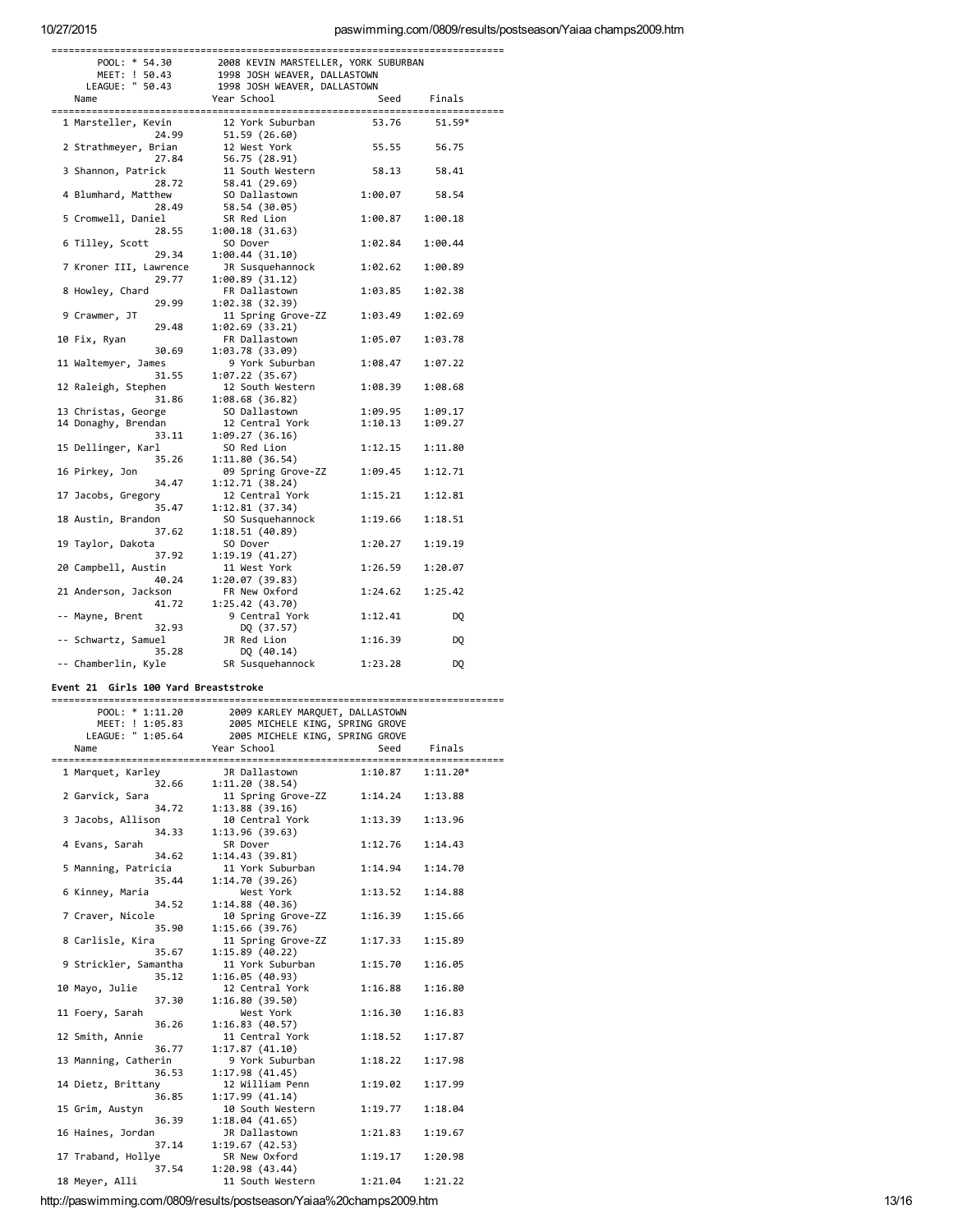| 38.16                 | 1:21.22(43.06)   |         |         |
|-----------------------|------------------|---------|---------|
| 19 Truscott, Brittany | JR Red Lion      | 1:22.73 | 1:22.14 |
| 38.19                 | 1:22.14(43.95)   |         |         |
| 20 Upole, Heather     | 12 South Western | 1:21.34 | 1:22.32 |
| 39.07                 | 1:22.32(43.25)   |         |         |
| 21 Stern, Michelle    | JR Dover         | 1:20.68 | 1:22.33 |
| 37.39                 | 1:22.33(44.94)   |         |         |
| 22 Vedder, Emma       | 9 York Suburban  | 1:21.85 | 1:24.31 |
| 39.57                 | 1:24.31(44.74)   |         |         |
| 23 Schaeffer, Katie   | SO Susquehannock | 1:29.07 | 1:28.79 |
| 41.28                 | 1:28.79(47.51)   |         |         |
| 24 Hutson, Nikki      | FR Northeastern  | 1:34.68 | 1:29.99 |
| 42.27                 | 1:29.99(47.72)   |         |         |
|                       |                  |         |         |

# Event 22 Boys 100 Yard Breaststroke

| POOL: * 1:06.01<br>MEET: ! 1:00.84<br>LEAGUE: " 1:00.31<br>Name<br>=================== | 2009 ANDY WOODS, CENTRAL YORK<br>2008 CHRIS MANNING, DALLASTOWN<br>2008 CHRIS MANNING, YORK SUBURBAN<br>Year School | Seed    | Finals     |
|----------------------------------------------------------------------------------------|---------------------------------------------------------------------------------------------------------------------|---------|------------|
| 1 Woods, Andy<br>29.91                                                                 | SR Dover<br>1:06.01 (36.10)                                                                                         | 1:07.35 | $1:06.01*$ |
| 2 Coyle, Brent<br>31.84                                                                | 12 Central York<br>1:09.30 (37.46)                                                                                  | 1:10.54 | 1:09.30    |
| 3 Lutz, Ryan<br>31.48                                                                  | 12 Central York<br>1:09.32(37.84)                                                                                   | 1:10.82 | 1:09.32    |
| 4 Craley, Alex<br>31.82                                                                | SO Dallastown<br>1:10.39(38.57)                                                                                     | 1:10.78 | 1:10.39    |
| 5 Peiffer, Derek<br>32.55                                                              | FR Dallastown<br>1:10.58(38.03)                                                                                     | 1:11.54 | 1:10.58    |
| 6 Gotwalt, Gus<br>33.02                                                                | 10 York Suburban<br>1:10.91(37.89)                                                                                  | 1:11.97 | 1:10.91    |
| 7 Stiffler, Luke<br>32.60                                                              | West York<br>1:11.69 (39.09)                                                                                        | 1:14.41 | 1:11.69    |
| 8 Greco, Ethan<br>34.63                                                                | 11 Spring Grove-ZZ<br>1:13.75(39.12)                                                                                | 1:13.88 | 1:13.75    |
| 9 Wilson, Erik<br>34.31                                                                | FR Red Lion<br>1:14.03(39.72)                                                                                       | 1:12.59 | 1:14.03    |
| 10 Saur, Jeremy<br>33.00                                                               | 11 York Suburban<br>1:14.61 (41.61)                                                                                 | 1:14.56 | 1:14.61    |
| 11 Crumm, Ian<br>35.06                                                                 | 10 York Suburban<br>1:14.89(39.83)                                                                                  | 1:16.87 | 1:14.89    |
| 12 Bell, Colin<br>35.29                                                                | JR Dallastown<br>1:15.64(40.35)                                                                                     | 1:16.98 | 1:15.64    |
| 13 Shughrue, David<br>35.17                                                            | SO Susquehannock<br>1:15.80(40.63)                                                                                  | 1:16.83 | 1:15.80    |
| 14 Cauchon, Zackary<br>34.81                                                           | 11 Central York<br>1:16.09(41.28)                                                                                   | 1:13.54 | 1:16.09    |
| 15 Davis, Robert<br>34.72                                                              | JR Red Lion<br>1:16.13(41.41)                                                                                       | 1:16.09 | 1:16.13    |
| 16 Meyer, Mack<br>35.47                                                                | 09 South Western<br>1:16.58(41.11)                                                                                  | 1:16.48 | 1:16.58    |
| 17 Flynn, Brandon<br>37.86                                                             | FR Dallastown<br>1:17.66(39.80)                                                                                     | 1:21.28 | 1:17.66    |
| 18 Snook, Jake<br>35.70                                                                | 9 Central York<br>1:18.00 (42.30)                                                                                   | 1:19.31 | 1:18.00    |
| 19 Bixler, Kyle<br>35.86                                                               | 09 South Western<br>1:18.36 (42.50)                                                                                 | 1:21.05 | 1:18.36    |
| 20 Deller, Zane<br>36.85                                                               | SR Red Lion<br>1:21.59(44.74)                                                                                       | 1:21.28 | 1:21.59    |
| 21 Campbell, Austin<br>39.71                                                           | 11 West York<br>1:21.78 (42.07)                                                                                     | 1:22.10 | 1:21.78    |
| 22 Leeper, Jordan<br>38.30                                                             | SR New Oxford<br>1:23.73(45.43)                                                                                     | 1:25.85 | 1:23.73    |
| 23 Malachowski, John<br>40.31                                                          | 10 William Penn<br>1:28.60(48.29)                                                                                   | 1:28.92 | 1:28.60    |
| -- LeVault, Jackson<br>36.07                                                           | 12 Spring Grove-ZZ<br>DQ (40.55)                                                                                    | 1:19.74 | DQ         |

# Event 23 Girls 400 Yard Freestyle Relay

| POOL: $* 3:38.86$                                               | 2009 DALLASTOWN                                     |                          |             |  |
|-----------------------------------------------------------------|-----------------------------------------------------|--------------------------|-------------|--|
| MEET: ! 3:38.86                                                 | 2009 DALLASTOWN                                     |                          |             |  |
| LEAGUE: " 3:34.66                                               | 1986 DOVER                                          |                          |             |  |
| School                                                          |                                                     |                          | Seed Finals |  |
|                                                                 |                                                     |                          |             |  |
| 1 Dallastown Area High School 'A'                               |                                                     | $3:43.56$ $3:38.86*$     |             |  |
| 1) Bixler, Caroline FR 2) Flinchbaugh, Jen SO                   |                                                     |                          |             |  |
| 3) Scott, Reyna SR                                              |                                                     | 4) Oberlander, Morgan SR |             |  |
|                                                                 | 25.96 54.58 (54.58) 1:20.77 (26.19) 1:49.45 (54.87) |                          |             |  |
| 2:15.56 (26.11) 2:43.88 (54.43) 3:09.87 (25.99) 3:38.86 (54.98) |                                                     |                          |             |  |
| 2 York Suburban High School 'A'                                 |                                                     | 3:47.54 3:44.84          |             |  |
| 1) Schmittle, Lauren 12 (2) Bentz, Jenna 12                     |                                                     |                          |             |  |
| 3) Buchanan, Rachel 12 (4) Triggs, Katherine 9                  |                                                     |                          |             |  |
|                                                                 | 25.29 52.55 (52.55) 1:19.82 (27.27) 1:49.84 (57.29) |                          |             |  |
| 2:16.99 (27.15) 2:46.80 (56.96) 3:14.33 (27.53) 3:44.84 (58.04) |                                                     |                          |             |  |
| 3 Dallastown Area High School 'B'                               |                                                     | 3:51.80                  | 3:47.19     |  |
| 1) O'Connor, Shelley SO 2) Hudish, Becky SR                     |                                                     |                          |             |  |
| 3) Miller, Laura SO (4) Shearer, Tori SR                        |                                                     |                          |             |  |
|                                                                 | 27.33 57.08 (57.08) 1:24.07 (26.99) 1:53.92 (56.84) |                          |             |  |
| 2:20.77 (26.85) 2:51.30 (57.38) 3:17.56 (26.26) 3:47.19 (55.89) |                                                     |                          |             |  |
| 4 Spring Grove High School-ZZ 'A'                               |                                                     | $3:53.00$ $3:51.83$      |             |  |
| 1) Cable, Chelsea 12                                            | 2) Jones, Kelsie 12                                 |                          |             |  |
|                                                                 |                                                     |                          |             |  |
| 3) Strausbaugh, Bri 12                                          |                                                     | 4) Rohrbaugh, Carolyn 12 |             |  |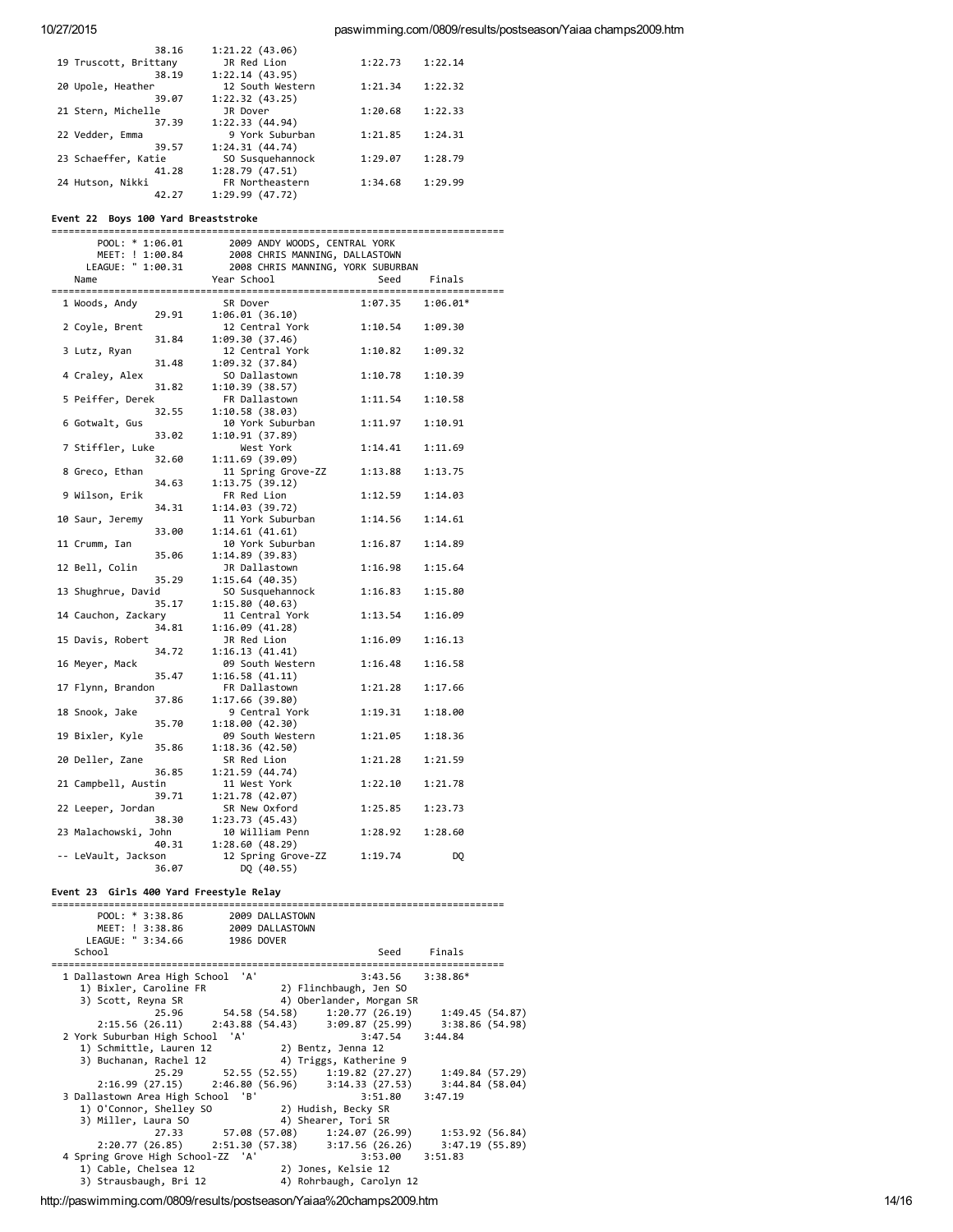| 26.89                                                                                                                                | 57.06 (57.06)                    |                                                                 |         |                                     |
|--------------------------------------------------------------------------------------------------------------------------------------|----------------------------------|-----------------------------------------------------------------|---------|-------------------------------------|
| 2:21.10 (27.61) 2:52.86 (59.37)                                                                                                      |                                  | 1:23.79 (20)<br>3:20.41 (27.55)                                 |         | 1:53.42<br>3:51.83 (58.97)          |
| 5 South Western High School 'A'                                                                                                      |                                  |                                                                 | 3:56.44 | 3:53.78                             |
| 1) Krueger, Aubrey 11 2) Zartman, Kristen 12<br>3) Gilchrist, Julia 09 4) Danelle, Larissa 10<br>28.48 59.24 (59.24) 1:27.20 (27.96) |                                  |                                                                 |         |                                     |
|                                                                                                                                      |                                  |                                                                 |         |                                     |
|                                                                                                                                      |                                  | 1:27.20 (27.96)                                                 |         | 1:57.75(58.51)                      |
| $2:25.19$ (27.44) $2:55.35$ (57.60) $3:22.11$ (26.76) $3:53.78$ (58.43)                                                              |                                  |                                                                 |         |                                     |
| 6 William Penn Senior High 'A'                                                                                                       |                                  |                                                                 | 4:04.88 | 3:58.76                             |
| 1) Dietz, Brittany 12                                                                                                                |                                  | 2) Falvey, Taylor                                               |         |                                     |
| 3) Yohe, Tara 10                                                                                                                     |                                  | 4) Pfaff, Morgan 09                                             |         |                                     |
| 27.81                                                                                                                                |                                  | 57.76 (57.76) $1:27.\overline{7}6$ (30.00) $2:01.90$ (1:04.14)  |         |                                     |
| $2:27.95(26.05)$ $2:55.71(53.81)$                                                                                                    |                                  |                                                                 |         | $3:25.11(29.40)$ $3:58.76(1:03.05)$ |
| 7 York Suburban High School 'B'                                                                                                      |                                  |                                                                 | 4:08.28 | 4:02.61                             |
| 1) Grubbs, MacKenzie 10                                                                                                              |                                  |                                                                 |         |                                     |
| 3) Hawk, Jessica 10                                                                                                                  |                                  | 2) Coyle, Jan 11<br>4) Estes, Sarah 9                           |         |                                     |
| 29.09                                                                                                                                |                                  | $1:01.96$ $(1:01.96)$ $1:29.70$ $(27.74)$ $2:00.79$ $(58.83)$   |         |                                     |
| 2:29.34 (28.55) 3:01.44 (1:00.65) 3:31.20 (29.76) 4:02.61 (1:01.17)                                                                  |                                  |                                                                 |         |                                     |
| 8 Red Lion Area High School 'A'                                                                                                      |                                  |                                                                 | 4:05.67 | 4:03.40                             |
| 1) Fritzinger, Julianna FR                                                                                                           |                                  | 2) Ward, Kristen FR                                             |         |                                     |
| 3) Thomas, Sarah FR                                                                                                                  |                                  | 4) Orwig, Michelle JR                                           |         |                                     |
| 28.76                                                                                                                                |                                  | 59.96 (59.96) 1:29.55 (29.59)                                   |         | 2:03.20(1:03.24)                    |
| 2:31.80 (28.60)                                                                                                                      | 3:03.79 (1:00.59)                | 3:31.78 (27.99)                                                 |         | 4:03.40 (59.61)                     |
| 9 Spring Grove High School-ZZ 'B'                                                                                                    |                                  |                                                                 | 4:06.44 | 4:04.16                             |
| 1) Boeckel, Whitney 10                                                                                                               |                                  | 2) Mummert, Karli 09                                            |         |                                     |
| 3) Craver, Nicole 10                                                                                                                 |                                  | 4) Garvick, Sara 11                                             |         |                                     |
| 29.23                                                                                                                                |                                  | $1:00.92$ $(1:00.92)$ $1:29.34$ $(28.42)$ $2:00.21$ $(59.29)$   |         |                                     |
| 2:29.13(28.92)                                                                                                                       |                                  | $3:01.93$ $(1:01.72)$ $3:31.11$ $(29.18)$ $4:04.16$ $(1:02.23)$ |         |                                     |
| 10 South Western High School 'B'                                                                                                     |                                  |                                                                 | 4:13.69 | 4:15.12                             |
|                                                                                                                                      |                                  | 2) Grim, Austyn 10                                              |         |                                     |
| 1) Raleigh, Kelly 09<br>3) Holt, Alyssa 10                                                                                           |                                  | 4) Brain, Charity 09                                            |         |                                     |
| 30.11                                                                                                                                |                                  | $1:01.41$ $(1:01.41)$ $1:30.48$ $(29.07)$ $2:02.40$ $(1:00.99)$ |         |                                     |
| 2:35.35 (32.95)                                                                                                                      |                                  | $3:13.08$ (1:10.68) $3:42.95$ (29.87)                           |         | 4:15.12 (1:02.04)                   |
| 11 Red Lion Area High School 'B'                                                                                                     |                                  |                                                                 | 4:13.62 | 4:25.57                             |
|                                                                                                                                      |                                  |                                                                 |         |                                     |
| 1) Haas, Lizzy SO                         2) Schwartz, Emma SR<br>3) Truscott, Brittany JR               4) Lookingbill, Tierney FR  |                                  |                                                                 |         |                                     |
| 31.32                                                                                                                                |                                  |                                                                 |         |                                     |
|                                                                                                                                      |                                  | $1:08.36$ $(1:08.36)$ $1:39.37$ $(31.01)$ $2:14.42$ $(1:06.06)$ |         |                                     |
| 2:44.63 (30.21) 3:18.41 (1:03.99) 3:50.42 (32.01) 4:25.57 (1:07.16)<br>12 Dover Area High School 'B'                                 |                                  |                                                                 | 4:41.46 | 4:34.26                             |
|                                                                                                                                      |                                  |                                                                 |         |                                     |
|                                                                                                                                      |                                  |                                                                 |         |                                     |
|                                                                                                                                      |                                  |                                                                 |         |                                     |
| 32.37                                                                                                                                |                                  | $1:08.75(1:08.75)$ $1:40.94(32.19)$                             |         | 2:51.16 (1:42.41)                   |
| 3:28.67 (37.51)                                                                                                                      |                                  | 3:59.54 (1:08.38) 4:34.26 (34.72)                               |         |                                     |
| 13 Susquehannock High School 'A'                                                                                                     |                                  |                                                                 | 4:46.95 | 4:40.42                             |
| 1) McCollister, Emily SR                                                                                                             |                                  | 2) Schaeffer, Katie SO                                          |         |                                     |
| 3) Boyer, Brit FR                                                                                                                    |                                  | 4) Mitchell, Jess SR                                            |         |                                     |
| 33.02                                                                                                                                | 1:07.00(1:07.00)                 |                                                                 |         | 1:41.64 (34.64) 2:18.98 (1:11.98)   |
| 2:53.46 (34.48)                                                                                                                      | 3:31.33(1:12.35)                 | 4:03.60 (32.27)                                                 |         | 4:40.42 (1:09.09)                   |
| 14 New Oxford High School 'A'                                                                                                        |                                  |                                                                 | 4:58.34 | 4:47.03                             |
| 1) Albertson, Andrea SO                                                                                                              |                                  | 2) Leeper, Morgan SO                                            |         |                                     |
|                                                                                                                                      |                                  |                                                                 |         |                                     |
| 3) Caples, Missy JR                                                                                                                  |                                  | 4) Justice, Amy SO                                              |         |                                     |
| 31.86                                                                                                                                |                                  | $1:10.67$ $(1:10.67)$ $1:45.62$ $(34.95)$ $2:23.11$ $(1:12.44)$ |         |                                     |
| 2:57.54 (34.43)                                                                                                                      |                                  | $3:35.20(1:12.09)$ $4:47.03(1:11.83)$                           |         |                                     |
| -- Northeastern High School 'B'                                                                                                      |                                  |                                                                 | 4:30.00 | DQ                                  |
|                                                                                                                                      |                                  |                                                                 |         |                                     |
| 1) Hutson, Nikki FR<br>3) Suders, Hana SR                                                                                            |                                  | u.so<br>2) Marrs, Jenna SO<br>4) Amsler, Valerie FR             |         |                                     |
|                                                                                                                                      |                                  | 30.08 1:04.44 (1:04.44) 1:37.33 (32.89) 2:16.61 (1:12.17)       |         |                                     |
|                                                                                                                                      |                                  | 3:32.26 (1:15.65) 4:02.17 (29.91)                               |         | DQ (1:04.51)                        |
| Dover Area High School 'A'                                                                                                           |                                  | 4:06.57                                                         |         | DQ                                  |
| 1) Dacheux, Courtney SO                                                                                                              |                                  | 2) Evans, Sarah SR                                              |         |                                     |
| 3) Gorman, Devon SR                                                                                                                  |                                  | 4) Rubritz, Monica JR                                           |         |                                     |
| 28.73 1:00.14 (1:00.14)                                                                                                              |                                  | 1:29.82 (29.68)                                                 |         | 2:03.61 (1:03.47)                   |
| 2:32.29 (28.68)                                                                                                                      | 3:04.40 (1:00.79)                | 3:31.54(27.14)                                                  |         | DQ (58.14)                          |
| -- Northeastern High School 'A'                                                                                                      |                                  |                                                                 | 4:06.55 | DQ                                  |
| 1) Kramer, Elizabeth FR                                                                                                              |                                  | 2) Sechrist, Julia JR                                           |         |                                     |
| 3) Weyant, Kelsey JR                                                                                                                 |                                  | 4) McCurdy, Morgan FR                                           |         |                                     |
| 29.69                                                                                                                                | 1:01.78 (1:01.78)                |                                                                 |         | 1:31.13 (29.35) 2:03.25 (1:01.47)   |
| $2:31.61(28.36)$ $3:02.96(59.71)$ $3:30.82(27.86)$                                                                                   |                                  |                                                                 |         | DQ (58.75)                          |
|                                                                                                                                      |                                  |                                                                 |         |                                     |
| Event 24 Boys 400 Yard Freestyle Relay                                                                                               |                                  |                                                                 |         |                                     |
|                                                                                                                                      |                                  |                                                                 |         |                                     |
| POOL: * 3:13.90                                                                                                                      |                                  | 2009 YORK SUBURBAN                                              |         |                                     |
|                                                                                                                                      | 2009 YORK SUBURBAN               |                                                                 |         |                                     |
| MEET: ! 3:13.90<br>LEAGUE: " 3:13.90                                                                                                 | 2009 YORK SUBURBAN               |                                                                 |         |                                     |
| School                                                                                                                               |                                  |                                                                 | Seed    | Finals                              |
|                                                                                                                                      |                                  |                                                                 |         |                                     |
| 1 York Suburban High School 'A'                                                                                                      |                                  |                                                                 | 3:21.16 | $3:13.90*$                          |
| 1) Kruper, Ian 12                                                                                                                    |                                  | 2) Appleby, Ben 12                                              |         |                                     |
| 3) Hassinger, Ben 10                                                                                                                 |                                  | 4) Marsteller, Kevin 12                                         |         |                                     |
| 21.95                                                                                                                                |                                  | 46.40 (46.40) 1:08.74 (22.34)                                   |         | 1:33.95 (47.55)                     |
| 1:57.10(23.15)                                                                                                                       |                                  | 2:23.27 (49.32) 2:47.42 (24.15)                                 |         | 3:13.90 (50.63)                     |
| 2 Dallastown Area High School 'A'                                                                                                    |                                  |                                                                 | 3:29.99 | 3:26.28                             |
| 1) Pandelidis, Alex JR                                                                                                               |                                  | 2) Gonzalez, Ever JR                                            |         |                                     |
| 3) Knaub, Graham FR                                                                                                                  |                                  | 4) Paine, Scott SR                                              |         |                                     |
| 24.70                                                                                                                                | 52.48 (52.48)                    | 1:16.67 (24.19)                                                 |         | 1:44.55(52.07)                      |
| 2:09.62 (25.07)                                                                                                                      | 2:37.05 (52.50)                  | 3:00.26(23.21)                                                  |         | 3:26.28 (49.23)                     |
| 3 South Western High School 'A'                                                                                                      |                                  |                                                                 | 3:36.17 | 3:35.17                             |
| 1) Shaffer, Brandon 10                                                                                                               |                                  | 2) Krueger, Zachary 12                                          |         |                                     |
| 3) O'Keeffe, Kyle 12                                                                                                                 |                                  | 4) Shannon, Patrick 11                                          |         |                                     |
| 25.17                                                                                                                                | 52.56 (52.56)                    | 1:18.91 (26.35)                                                 |         | 1:49.09(56.53)                      |
| 2:15.17(26.08)                                                                                                                       | 2:43.50 (54.41)                  | 3:07.99(24.49)                                                  |         | 3:35.17 (51.67)                     |
| 4 Red Lion Area High School 'A'                                                                                                      |                                  |                                                                 | 3:36.17 | 3:35.47                             |
| 1) Eberly, Kyle JR                                                                                                                   |                                  | 2) Lehman, Chris JR                                             |         |                                     |
| 3) King, Alexander SR                                                                                                                |                                  | 4) Druck, Michael SR                                            |         |                                     |
| 26.02<br>2:14.36 (25.69)                                                                                                             | 54.57 (54.57)<br>2:43.05 (54.38) | 1:20.31 (25.74)<br>3:07.91(24.86)                               |         | 1:48.67(54.10)<br>3:35.47 (52.42)   |